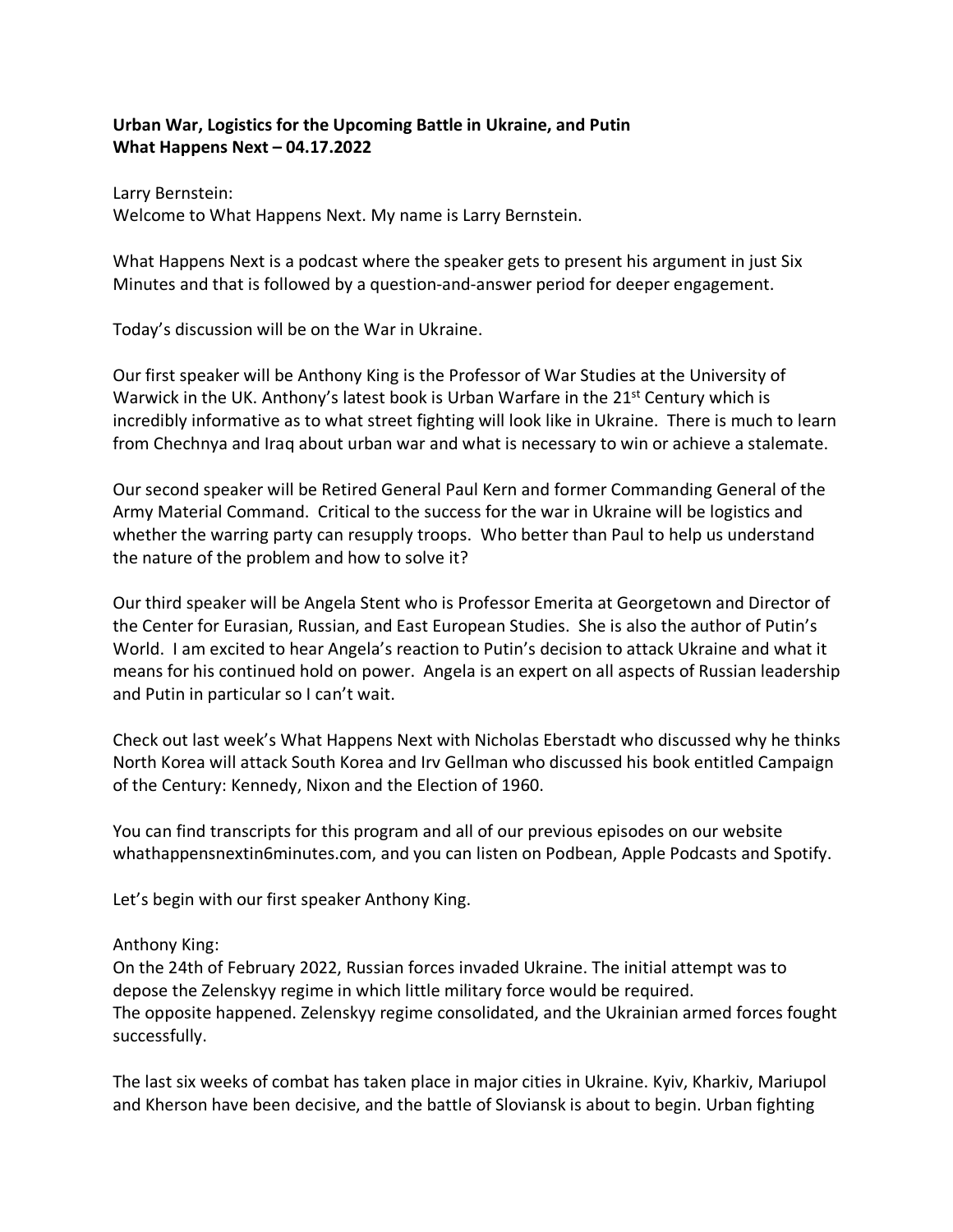has been at the forefront in contrast with Russian expectations. The Ukrainian fighters have operated from urbanized fortresses using javelin missiles.

Why is this interesting? If we look at western military history and doctrine for the last century, urban warfare is the subordinated element of military operations. From the first World War, armies sought to fight in the field through large-scale maneuvers facilitated by the tank. The Battle of France would be an excellent example in 1940, where the Wehrmacht sought to punch its way through with its heavy armored divisions through the French lines and did so successfully.

Using large-scale maneuver in the field was a recurrent feature of 20th century warfare. The last example of this is the 2003 American invasion of Iraq where the Americans mounted a very impressive assault on Baghdad.

What shocked the Russians is the potency of the urban defense blunting heavy attack in the field.

The lesson of Ukraine will be Western armies need to reverse their traditional expectation of maneuver in the field towards a military operation which has more in common with medieval than with modern warfare that the siege operation to defend that fortress has taken priority over every other form of land warfare.

### Larry Bernstein:

Technology often plays a critical role in the changing nature of war. In the US civil war, improvements in the accuracy of the rifle made defense easier and forced armies to attack in new ways. What was the change in technology that moved fighting with heavy armor in the field to urban warfare?

### Anthony King:

The proliferation of long-range precision weaponry and the unmanned drone and this has pushed urban defense into the fore.

There's other important factors. Cities are a lot bigger and there's more of them. In 1960, .5 of a billion people lived in cities. Today, 3.5 billion. There's been a massive expansion of urban areas, and they have become operationally unavoidable.

Not only are weapons more lethal, more precise, longer-range. Not only are cities bigger, more sprawling, and more important, but militaries are small and getting smaller.

In the 20th century, very large militaries don't exist. Forces no longer form fronts. Smaller forces advance into a theater and effectively converge on urban areas with transport nodes, critical national infrastructure, key civilian centers of gravity.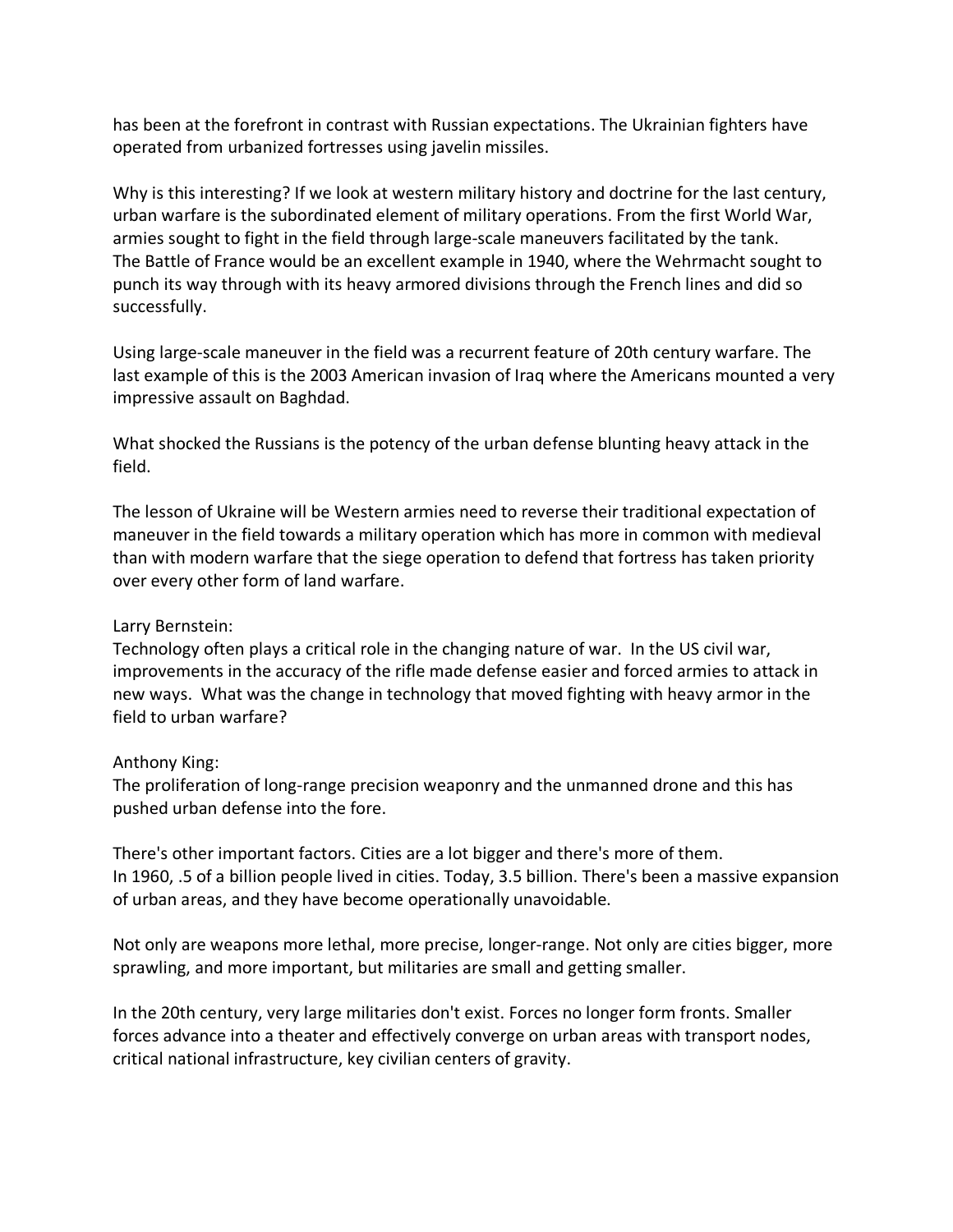In Ukraine, the combat has congregated onto key urban areas. Mariupol, Kherson, Kyiv, Kharkiv, Izy, and now Sloviansk and Severnaya Donetsk.

### Larry Bernstein:

In the Battle of France in June 1940, the German Blitzkrieg punctured the French Front and the French government declared that Paris would be an open city. Why was Paris preserved while Ukrainian cities are turned to rubble?

#### Anthony King:

This is a great point. The Battle of France is an extreme example, because in the second World War, most belligerents did not concede their capital city.

The typical second World War decisive battle would be a massive engagement in the field and then a final battle in a city. The final Armageddon at Berlin would be an example.

That French example is an unusual one. In the second World War, cities did end up getting destroyed because armies did not capitulate like France in 1940. They fought over everything. A horrible paradox to 21st century warfare, you'll converge on the very thing that is valuable to you, and if your opponent seeks to contest it, you will destroy what you want to fight for. The tragedy of all warfare is ultimately pyric, as Wellington's famous phrase: there's only one thing in the world worse than a battle won and that's a battle lost.

When we come to urban warfare, it's Wellington's aphorism to the power of 10.

if we're going to fight, we need to win a war. And we need to accept that the very thing that we'd like to preserve will be destroyed. The civilian population will bear, as in Ukraine, the unbelievable suffering, it's a horrible tragedy of 21st Century conflict.

It does remind me of ancient warfare where the essential deal between combatants was who loses has their cities destroyed and their population enslaved. Although we all think we're terribly modern and liberal, 21st Century warfare is closer to ancient warfare of city destruction, enslavement and dispersal of the population.

### Larry Bernstein:

Russian supplies in their initial advance were insufficient and their inability to resupply forced a retreat. Supply and logistics are critical to the modern army, why has Russia performed so miserably here.

### Anthony King:

The 40-mile column sitting outside Kyiv for a week was just extraordinary. One of the key things about urban warfare, especially in attack, you need lots of fuel, food, ammunition to reduce the fortifications before you can even begin to attack.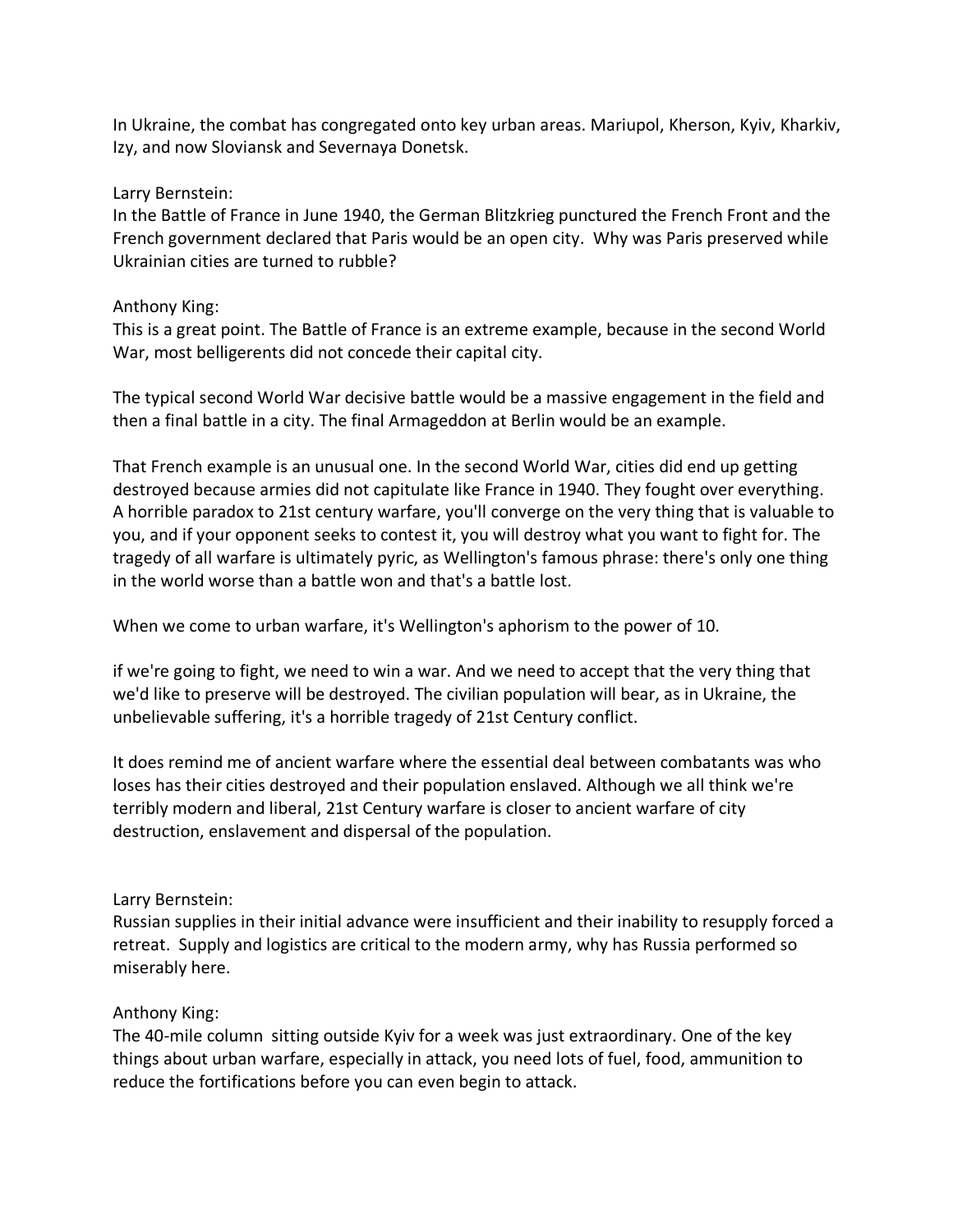That 40-mile column showed that Russia is completely incapable of adequate logistics in the contemporary environment.

Look at the Iraq invasion. Americans ran two divisions 300 miles in a few weeks, extraordinary. The defenders in urban are massively advantaged, a figure of 10 to one and the Ukrainians have been tactically and operationally advantaged. They must have created depots of supplies in the cities to continue the fighting.

The Americans and British have supplied them very effectively. The advice and assistance in terms of the distribution of those supplies is the key with logistics. It's not just about bulk. It's about breaking that bulk down and getting it to the positions that you need.

Larry Bernstein:

What will be the next critical battleground in the war in Ukraine?

### Anthony King:

The upcoming battle of the Sloviansk pocket in that triangle, Izi, Sloviansk and Sievierodonetsk will be the critical battle. The fundamental question who will have more military supplies? Will those two brigades holding Sloviansk and Sievierodonetsk have enough supplies to hold off the Russian divisions?

It will be tight because they've lost a lot of equipment and expended ammunition stocks.

### Larry Bernstein:

Russia just retreated and both sides will have time to resupply. Ukraine needs to be resupplied by NATO neighbors, will Russia challenge NATO from resupplying Ukraine?

## Anthony King:

That rocket attack two weeks ago hit a Ukrainian base that was a depot for supplies coming in from NATO.

### Larry Bernstein:

How important is Russian air superiority to preventing Ukrainian resupply?

### Anthony King:

Supply lines are always in the deepest battle space beyond the range of ground long-range missile systems. You've got to be looking at deep air strikes. The Russian Air Force has been mystifyingly weak, and they still haven't got air superiority. They're struggling to identify lucrative supply targets to hit. And therefore, the supplier from NATO countries has been successful.

Larry Bernstein: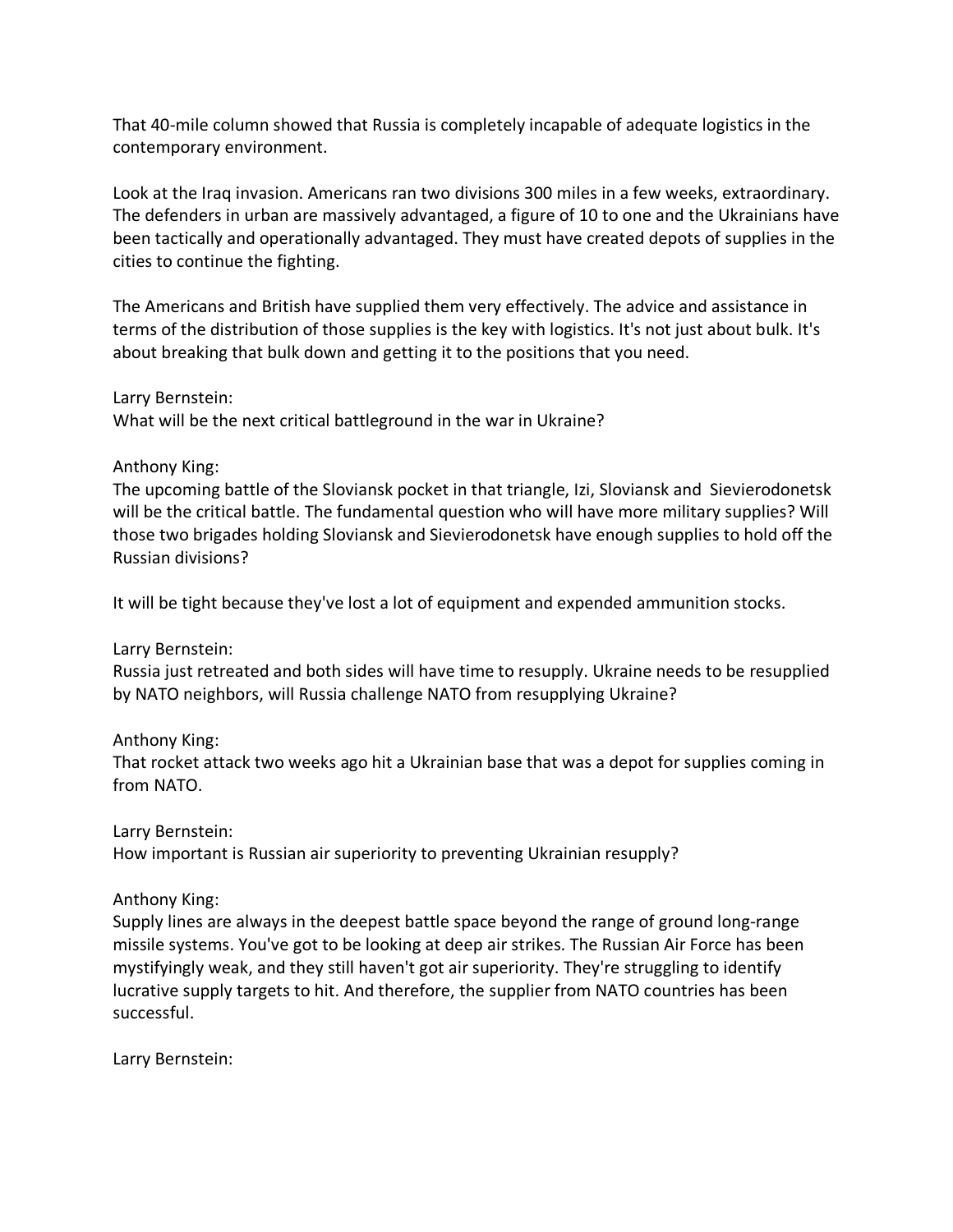Is the problem that the Russian generals were just as surprised as the outside world about Putin's war plans? Did the generals think Putin was all bluster and accordingly didn't make proper war preparations?

## Anthony King:

These are all critical questions. There is no doubt that the Russians thought that they would achieve their mission to depose Zelenskyy and put a puppet regime in place. To take Kyiv that was the mission.

They thought that they would do that by a demonstration, seize Hostomel Airport and everything would fall into place.

The Russians presumption that they made was the Zelenskyy regime would collapse. They had no plan B (laughs).

The Russians had a large force on the border from Belarus to Crimea. But those forces were taken totally by surprise by the order after day three of (laughs), "Right boys, it's an attack. We're now invading," because plan A was a demonstration. Plan A doesn't work, so then it's full-on high intensity invasion of a sovereign territory with an effective determined enemy. It was insane.

In that first Chechnyan war in 1994-1995, the early weeks of the operation were a complete and utter disaster. Russian generals made the same mistake. Totally underestimated the Chechnyan insurgence and their military capabilities. And then the Russian reconfigured, and they fought a totally dreadful but very effective fight for the city.

Now, the question is, are they gonna reconfigure the forces and effectively create an effective operation in that Sloviansk pocket? It is entirely possible. But, I'm doubtful. It's not just a matter of an individual general running operations. You need a professionalized staff and a operational level that they don't have.

## Larry Bernstein:

As you think about the upcoming critical battles for the Ukrainians, the big issue is can they resupply their troops.

## Anthony King:

The Ukrainians have lost an awful lot of heavy equipment. 90% of their tanks and armored vehicles have been destroyed. they've been attrited to a far higher than the Russian Army. Just through the force of attrition, the Russians could force a passage through that Sloviansk pocket and create that corridor of land, which is their strategic and operational aim.

Larry Bernstein:

Can Ukraine get resupplied with heavy equipment?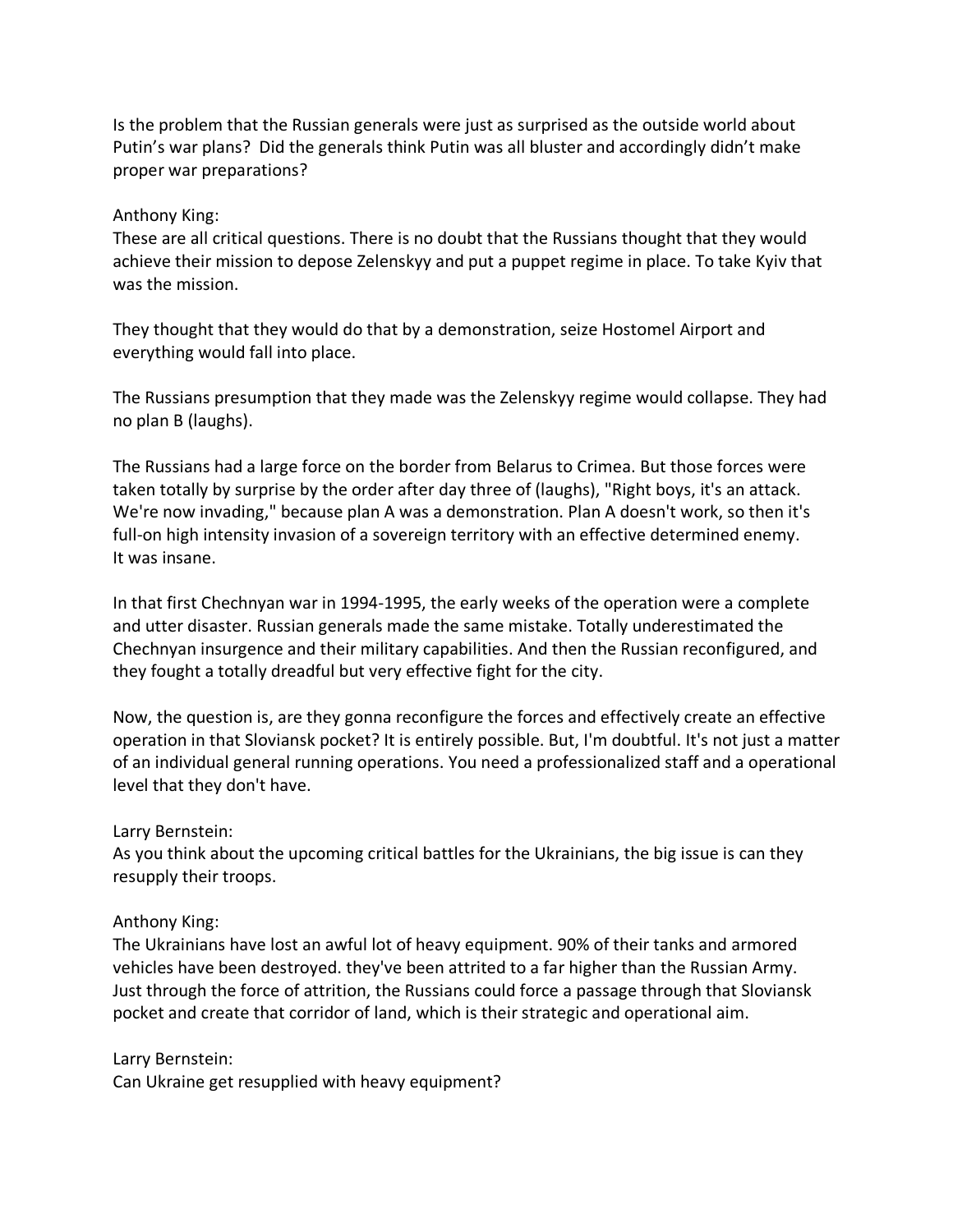## Anthony King:

Great question. Poland, Eastern European counties, the Czech Republic said they'll supply tanks But the actual practicality of getting working tanks and crews to work them to the Sloviansk pocket in the next week, I wonder whether that's possible.

## Larry Bernstein:

Your argument is that armored battles are becoming less important than urban warfare. In Chechnya insurgents couldn't get resupplied in the cities. But here, ammunition, drones, Javelins will be resupplied, and the Russians lack sufficient troops to win a siege.

## Anthony King:

Anti-tank weapons don't seem difficult to supply. To defeat that assault, they're gonna need more than NLAWs and Javelins. You're gonna need armed UAVs, deep-strike aircraft with precision bomb striking, guided multiple launch rocket systems would be great. But I can't see them being provided.

The logic of the castle's been forgotten in 20th century. It's not that you can't take a castle. It takes time for a field army to reduce it. The opponents have time to build up their own field army and to then defeat that attacking force. If you turn Sloviansk and Sievierodonetsk into oldfashioned medieval castles, they buy time and that could be enough to shift that balance in combat power, not tomorrow, not next week, but if those fortresses hold for two weeks' time that could be quite significant.

### Larry Bernstein:

How many Russian soldiers have been killed and injured and at what point will that become a critical?

## Anthony King:

Russian casualties are high. My guess is the Russians have lost 1,000 troops a week killed, and if you take 1,000, that's 4-5,000 wounded. So we're seven weeks into the campaign, I think they've lost 7,000 soldiers killed probably 30,000 wounded. It's a huge number and every week will become more.

### Larry Bernstein:

Russian army personnel are estimated to be 250,000. Well 30,000 wounded and 7000 dead and that is 15% of the entire army destroyed in 7 weeks. This rate is unsustainable.

### Anthony King:

There's a myth about combat effectiveness where everyone's fighting until everyone gets killed. It never happens. What happens is armies can take about 30% casualties and then they can't go on the offensive. If a unit or a formation takes about 30% casualties and takes them quite quickly, like they have in Ukraine, you stop being able to attack.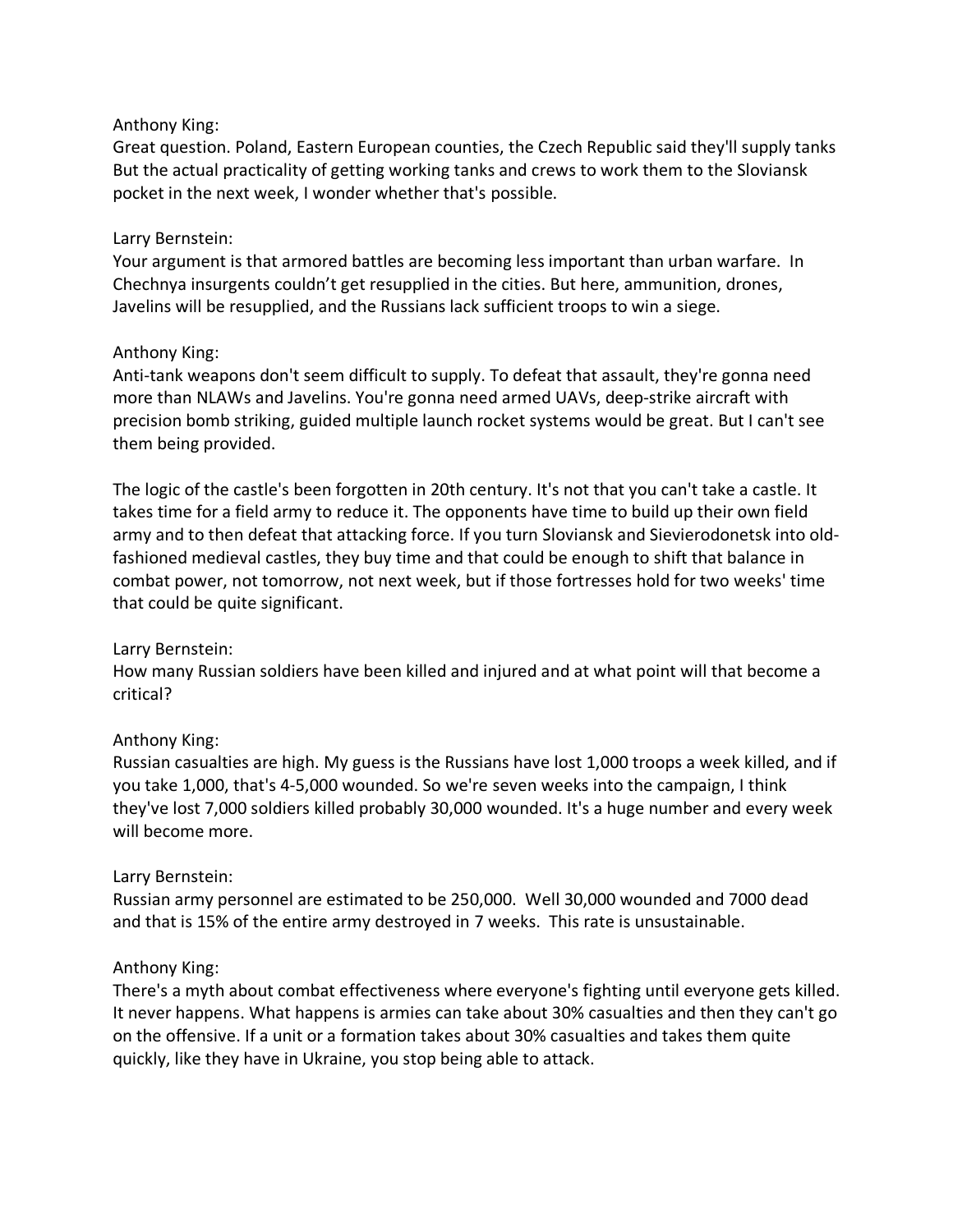And sometimes, 30% casualties are enough for an army to utterly collapse. You think of the political discussion over lost service personnel in Iraq and Afghanistan, about 5,000 over a 10 year period, a tiny percentage of the force stretched over a decade.

15% of the force, potentially, has been killed or wounded, it's massive. And once you get up to about a third, they just can't get an attack together.

The battle for Sloviansk pocket could really be the last throw of the dice.

## Larry Bernstein:

Can the Ukraine benefit from untrained citizen soldiers like in Chechnya?

## Anthony King:

I'm skeptical. I was surprised that the Zelensky regime gave out Kalashnikovs to every citizen in Kiev because that just was dangerous. It made everyone a target. If you've got an armored column coming down the street or a major attack, a load of unorganized, untrained civilians with Kalashnikovs are a hindrance to the organized defense force.

The next phase will be decided by the regular and organized Ukrainian Army. Not a partisan war. You need it organized into sectors which are controlled by companies and platoons to make it effective.

You're gonna need sophisticated long-range weaponry. The NLAWs and Javelins whose range is 1,000 meters, need to combine those with the deeper-strike weaponry. A citizen militia ain't gonna do that. You need an organized force which is commanded properly.

A general partisan uprising, I don't think it's relevant. The only thing it will do is get more civilians killed. How well can Ukraine Army command a defense of Sloviansk and Sievierodonetsk? That for me is the key issue. And if they can connect those two fortresses, creating kill boxes between them for their air forces or the long-range armor, for long-range artillery that presents a difficult problem. A double fortress presents a difficult tactical problem for Russian generals.

# Larry Bernstein:

A few years ago, General Stan McChrystal spoke at my book club. And he describes his war room looking sort of like mission control for the Apollo program. There's a big screen. He can speak directly with the soldiers in the field while hearing and seeing the battle live. Fantastic technology. And above ground, there are layers of airplanes that can participate in the battle as needed. And when you combine capable and effective central command with decentralized empowered soldiers and air superiority, it's very powerful.

Anthony King: Yep.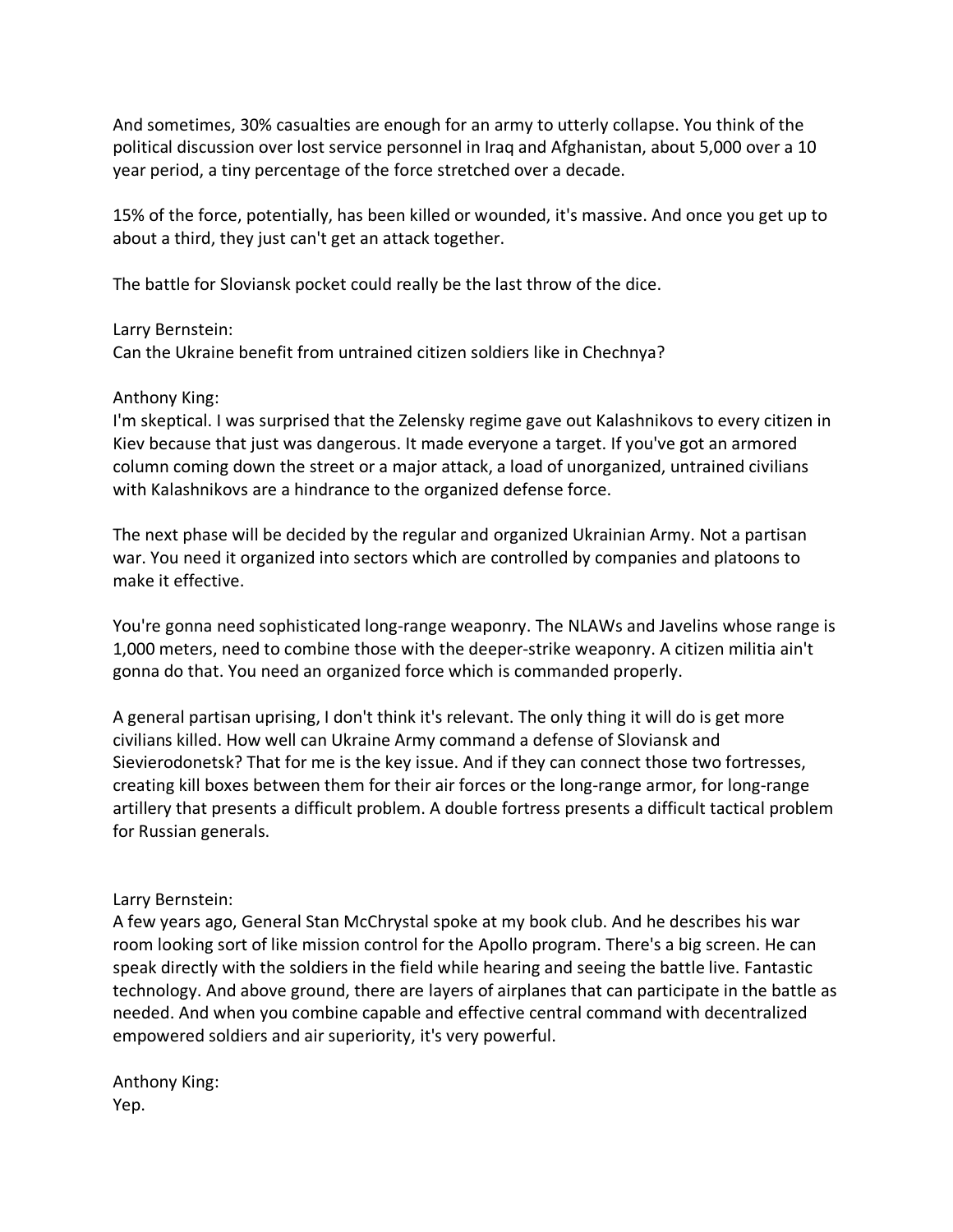### Larry Bernstein:

But the Russians seem to have none of these advantages. The Russian generals are inferior to McChyrstal, they lack the drones and are on the blind during the battles, they do not have air superiority and their weaponry is less advanced.

### Anthony King:

Air-land integration became very important. And the US are masters, they're so far ahead of every other nation, also what you described in McChrystal, the capabilities of commanders in headquarters to coordinate highly complicated multi-layered air operations. That's difficult, but then to integrate them with what's happening on the ground, it's very challenging.

To run an effective inter-state war, you need to gain air superiority, and then for an attack to be successful, there needs to be a complete fusion with a suite of airplanes spread out across their altitudes into what the ground forces are doing. And to reduce the Sloviansk pocket that's what the Russians would need to do. They seem incapable of coordinating strikes from the air and that makes life difficult.

There is an operational issue here, the Russians attacked across a northern, eastern, and southern front. They've distributed their forces widely, they have so much air space to deal with. They seem incapable of having concentrated their air assets, their surveillance, their targeting on one particular area.

They won't remotely get close to what McChrystal was able to do. It's not just a question of the quality of the individual generals. What seems at fault with the Russians, the horsepower of their headquarters seems way too low for 21st century military operations.

They haven't got the sophistication of planning and execution to deliver a full dimensional, deep-close-rear battle at the same time, in stark contrast to the US, who have become the masters of that operation.

### Larry Bernstein:

There is a chapter in your book about the war fought over the internet, with twitter and the global media. Russia seems to be losing badly the global media war. Every day there are new photos of atrocities. Biden has called Putin a war criminal and stated that Putin cannot stay in power. On the other hand, Putin seems to be winning the battle over hearts and minds in Russia where his popularity has been increasing during the war. What is happening?

### Anthony King:

Information warfare should never be separated from the reality. And I disparage all commentators who say, "The narrative is the important thing," that the information is the important thing. False. Reality is reality. But in warfare we can amplify reality to encourage our supporters and discourage others.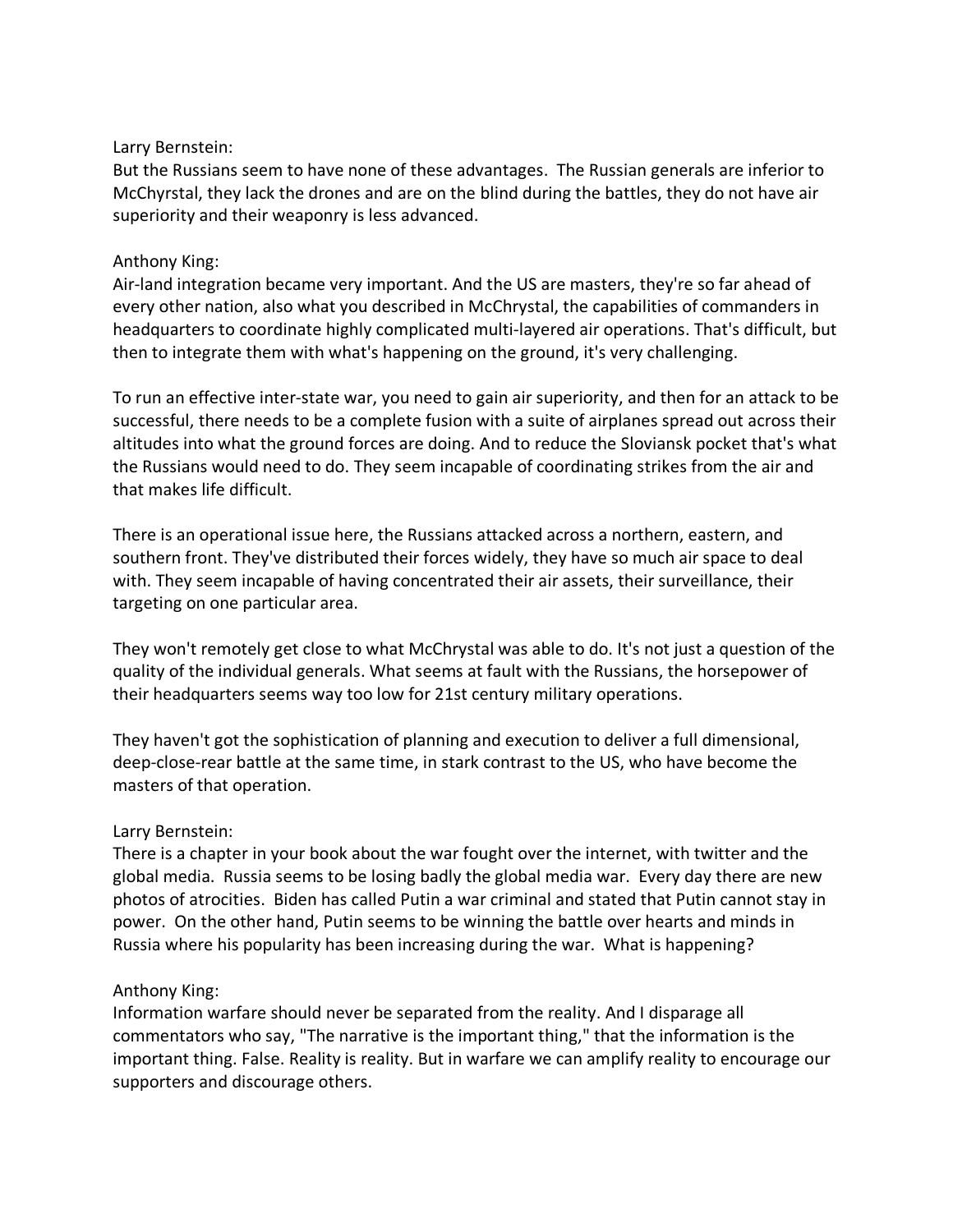What happens in the 21st century, information is resonant among particular populations. We see that a battle at one site, Kyiv, Mariupol, Kharkiv resonates across an urban archipelago, attracting, encouraging recruiting political, ethnic, racial aligned diasporas. And the Ukrainians have essentially recruited Ukrainians overseas and Western populations very effectively. The Russian people have a social commitment to support Putin. Therefore, they accept the propaganda.

We can disparage what he's done, but we should also understand the point of this war, that Ukraine is vital economically in terms of industry, grain, and it gives Russia access to the Black Sea fleet in Crimea.

### Larry Bernstein:

Russia already has the Black Sea warm water port in Crimea. What have they won by turning this industrial base and agricultural empire into rubble? If the  $21<sup>st</sup>$  Century is about the value of its people, why are they killing them or making them flee?

### Anthony King:

At the beginning they thought they could take over it really easily. Putin was worried about the Kyiv regime becoming part of EU. Although he had Crimea, if Ukraine is in NATO, NATO forces are 60 miles from his strategic naval base in Crimea. That's unconscionable because it's not a holdable port.

The Russian public are aware of the importance of Ukraine and that Ukraine should be part of Russia.

If the polls are to be believed, his support is very strong. Pre-existing social commitments in war those solidarities solidify and that's what is happening with the Russian population.

### Larry Bernstein:

What happens next with the war in Ukraine?

### Anthony King:

It depends on who wins the battle of the Sloviansk pocket of where the politics will be. But even if Ukraine did repel the Russians a second time, they're gonna have to accept that Russian keeps those districts of Donetsk and Lansk that it already has. It will keep a corridor through Mariupol down to Crimea, and it will keep Crimea. And the flip side is that Russian will be forced to recognize an independent Ukraine and an independent Kyiv regime with Zelenskyy as President. And here's the kicker, that regime would be non-aligned and neutral, and that it would not join NATO and the EU, but it would enjoy good relations with NATO and privileged trading with the EU.

If you go for either throwing the Russians back to their pre-2014 borders or insisting that the Kyiv regime joins NATO, you'll end up with a sort of Korean standoff, that it would just go on for years until, finally, three years later everyone goes, "Let's accept the status quo."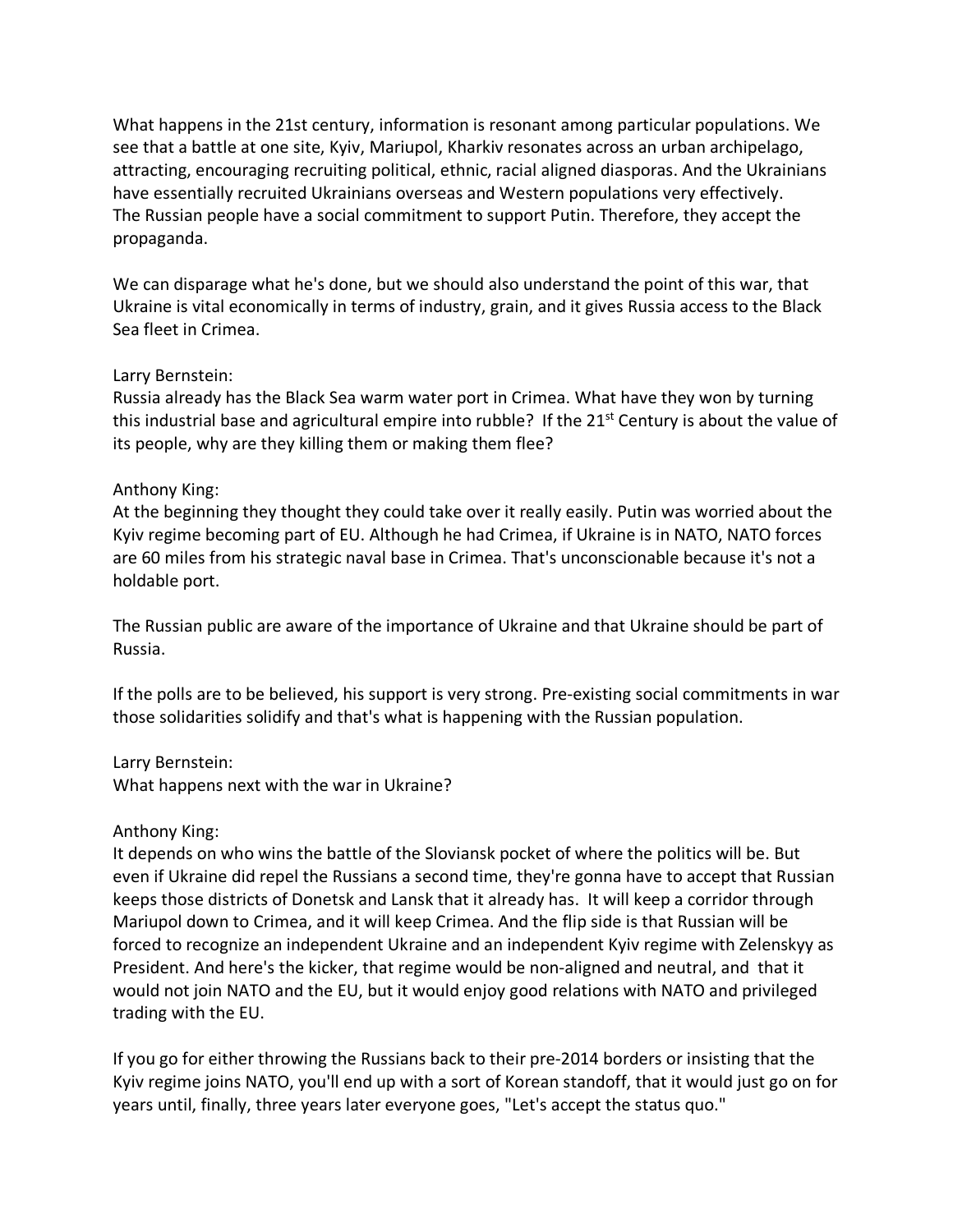Larry Bernstein:

What I think is truly tragic and absurd is that Putin probably could have got his war aims without war? Why didn't Putin bluster until he got what he wanted?

Anthony King: Totally insane.

He probably couldn't have got a corridor to Mariupol. But Mariupol is now a ruin that's gonna cost him billions to reconstruct.

Putin has taken his regime on a completely ridiculous campaign, which he'll end up with a little bit better than he had before..

I thought, "Oh. He's never gonna invade. He's not that stupid. The most he'll do is a small operation around the Donbas to make a demonstration, give Ukraine a bloody nose, and then get a deal that he wants."

I was naïve.

Larry Bernstein:

I end each episode on a note of optimism. What are you optimistic about this war?

Anthony King:

Russia will be chastened by the experience. It's completely united NATO. It's demonstrated that raw land power is real.

Air power and sea power is crucial. But you can't do without an army.

The Germans have increased their defense spending, finally. The British army is starting to take land warfare seriously. The problem is six million refugees are suffering. The cost is appalling. But there is an important lesson that's beneficial to the West to learn.

### Larry Bernstein:

Thanks Anthony. Let's move now to our second speaker, Retired General Paul Kern, who was the commanding general of the army materiel command. The big topic in Ukraine is logistics and the ability to resupply the Ukrainian army. Go ahead Paul.

#### Ret. General:

I am glad that people are paying attention to logistics and its impact on warfare. That is something that is a strength of the US and a failure in Russia.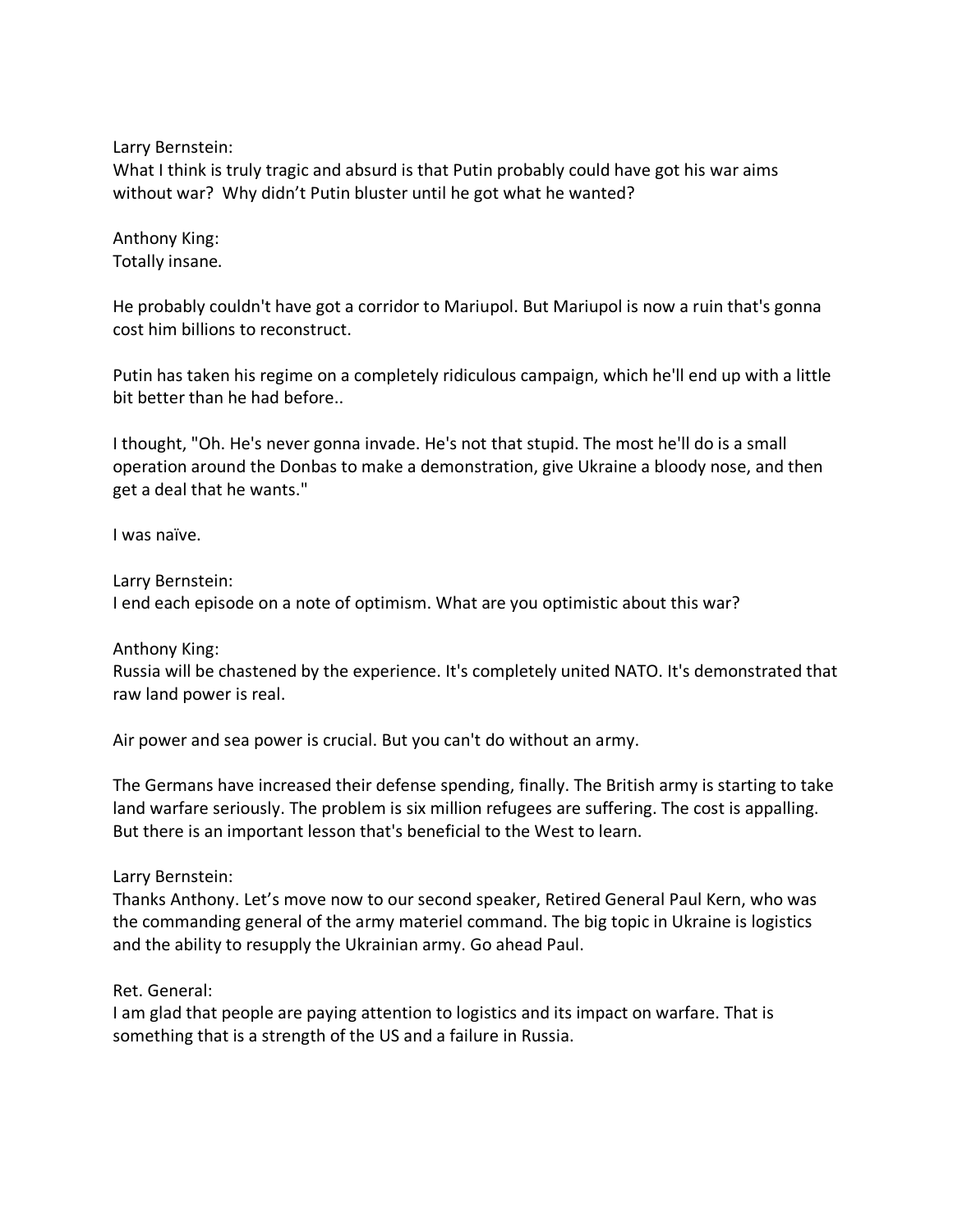## Larry Bernstein:

Where do we Americans excel with logistics that separates us from the other great military powers?

## Ret. General Paul Kern:

Number one, almost all of our wars in the last 100 years have been overseas from the United States; therefore, we have to plan how to support ourselves, get there, and plan how to support ourselves in that new location, could be in the Pacific, in the Atlantic, but we don't know.

Second, is that you need to look at the structure that we put together, we have a whole command called TRANSCOM that's nothing but logistics. That's a major command, just like CENTCOM is for the Middle East or EUCOM is for Europe. Third, and maybe the most important, is our logisticians in the US have an ethos that says we will not let the war fighters fail. In the past when people have run out of bullets or fuel, that's been something which we earned the lessons the hard way. We said, "We're not going to do that again."

## Larry Bernstein:

We don't fight wars with contiguous countries like Canada. What advantage does that have for Russia, given that it lacks logistical capabilities?

## Ret. General Paul Kern:

One of the principles of warfare that gives you an advantage is interior lines. The border that they have is contiguous to the place they're fighting, so they don't have to cross into enemy territory to support as they own it. It should be a significant advantage for them. And Belarus I consider an adjunct to Russia itself, no different, so the interior lines applies whether they're in Belarus or in Russia.

## Larry Bernstein:

The Ukrainians are resupplied by NATO, with its contiguous border in Eastern European NATO countries. How will the Ukrainian resupply work given that it is in a war zone and its supply lines are being harassed?

## Ret. General Paul Kern:

I think you've already seen that. One of the first attacks was on the major airport outside of Kyiv. *The Russians* had assumed that they could take that down. They didn't expect the fight that they got when they were there. And they also then had a long line back to the border to keep it supported. But the advantage *of* interior lines, applies to the NATO border countries. And we have been able to conduct resupply to those borders.

That does not stop Russia from attacking as they have done it.

### Larry Bernstein:

In Ukraine does resupply accomplished by rail, truck, boat or air?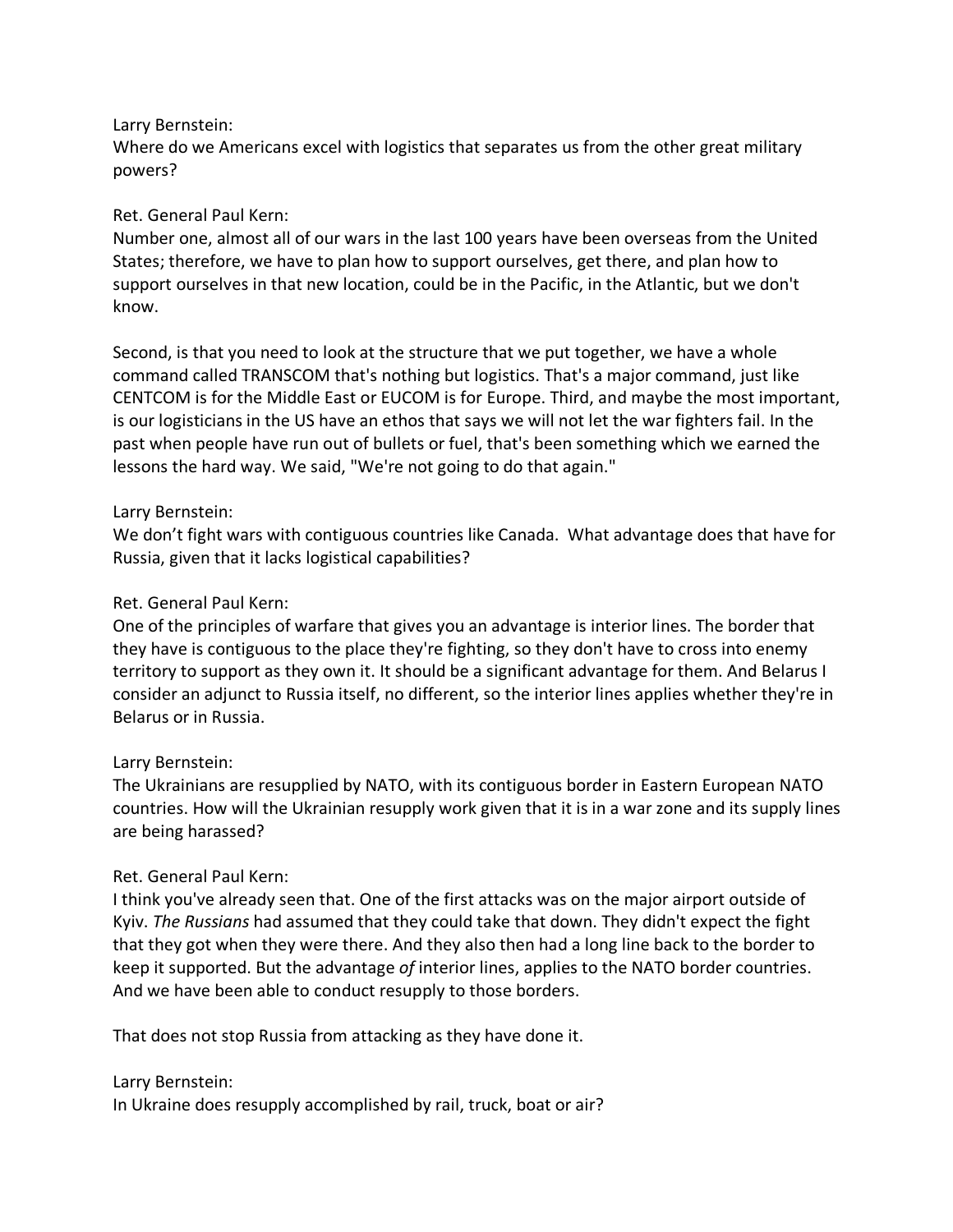The answer is by all. Rail is the way that the Russians prefer to do it, but rails are easily defined and attacked. Road networks you have to plan for convergence of those intersections. And sea, with the exception of Odessa, Russia has managed to block off most of the sea lanes into Ukraine. But you don't choose one, you choose as many as you possibly can.

Sometimes we do it by air drop.

Larry Bernstein: Can you get significant amounts of material dropped by air or is that too limiting?

## Ret. General Paul Kern:

No, we do it all the time. We have aircraft designed to refuel from the air. And we also have ordinary aircraft that can go anywhere. They can sling load supplies as well as carry supplies internally. It's an area which we plan for multiple avenues to support operations and not just one or the other. But air is a very significant part of it.

## Larry Bernstein:

President Biden made an announcement that he was not going to engage US troops in the war zone. Who is flying those planes?

Ret. General Paul Kern:

We can bring the supplies into those countries and then have Ukrainians come in and pick it up, so we avoid entering into the war zone.

### Larry Bernstein:

What caused Russia's 40-mile supply column backup?

## Ret. General Paul Kern:

I was very surprised that they would get themselves in that kind of a position. When you have a column of armored vehicles and then you have wheeled vehicles behind it in the winter, even on hard surface roads with icy conditions, you have problems. And the same thing is true on the muddy roads that they got stuck in. Tracks have a better capability than wheels in most cases, but they were getting all of them stuck. It was very poor planning in using the transportation routes. They didn't appear to have any alternatives that would have alleviated some of those problems.

I can add to that the great fighting that the Ukrainians conducted against these lines. They saw that as a vulnerability and they attacked it.

### Larry Bernstein:

What happens to an armored column that is under attack that is literally stuck in the mud?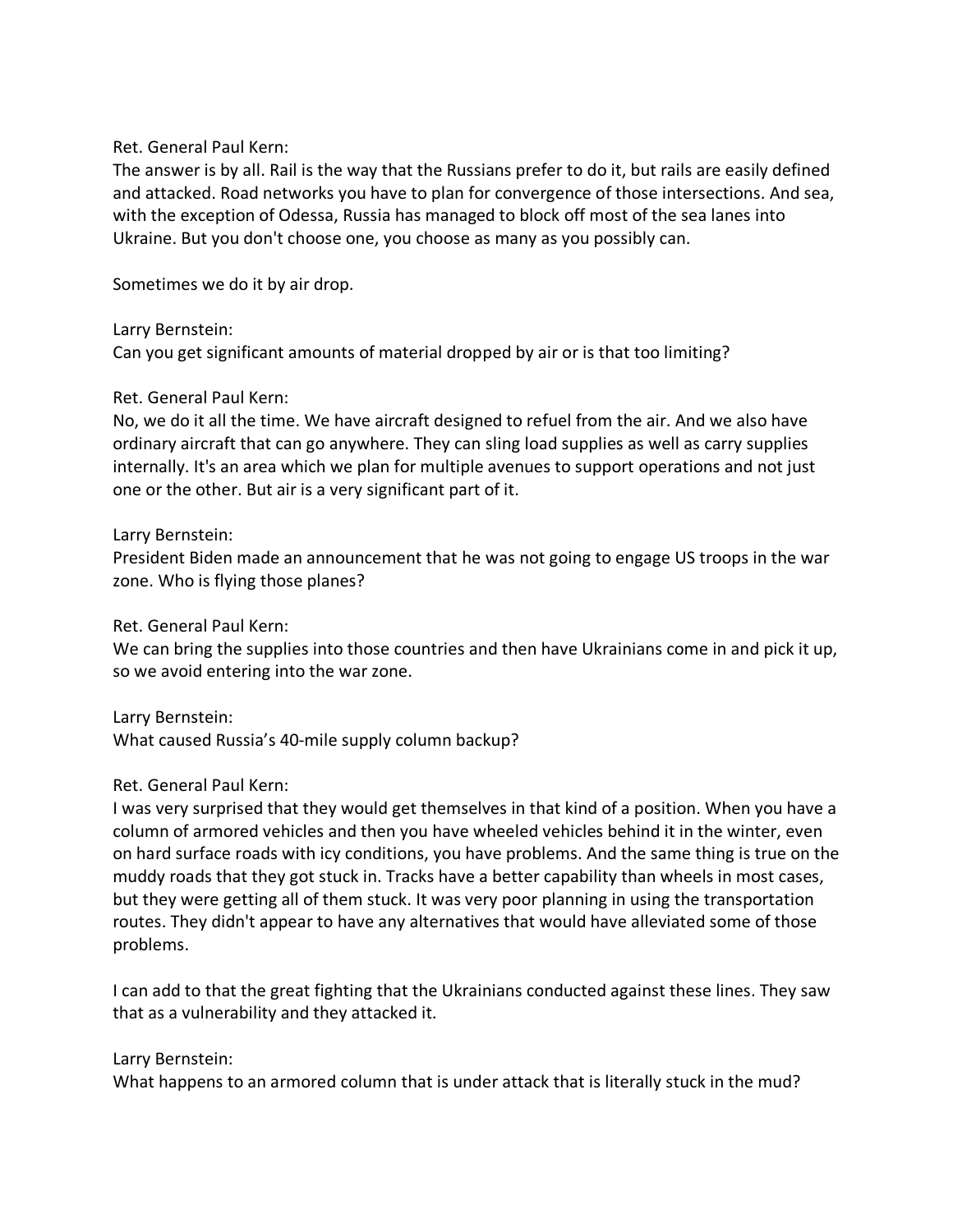They are predominantly stuck because the conditions off the roads were very muddy and once you run a few tracks vehicles through you make it worse. And then the wheeled vehicles find it impossible to get through. Finding a different route out of the road was a challenge.

## Larry Bernstein:

The Russians have retreated back home to resupply, will they improve their logistics on their reentry into Ukraine.

## Ret. General Paul Kern:

The answer is yes. But also expect Ukrainians to better as well. They learned lessons at the same time. The terrain is very different in the east in the Donbass region all the way down to the Crimea, which they're going to try to link up there. It's an area which the Ukrainians have been fighting in as contested area for many years now. So, they know the terrain and how to fight in that area. Both sides will be learning from the past. And it's a different terrain in terms of being stuck on single roads that the Russians I'm sure will avoid. But at the same time, it opens up other vulnerabilities from different modes of attack.

## Larry Bernstein:

You mentioned the problems with icy roads and mud. We are in mid-April and the weather will be improving. Does warmer weather improve the attacker's supply lines?

## Ret. General Paul Kern:

Yes, it will. It gives them some advantages. We expect that once you get out of the thaw, it's better. They still have rain to deal with. The Dnieper River creates one big boundary.

All military planning considers weather, but the other is the mission, enemy, the troops, the terrain, all have to be considered in the time you have available.

### Larry Bernstein:

Experts have said that the two things that the Ukrainians most desperately need is more ammunition and more armored vehicles. Is that something that's easy to resupply?

## Ret. General Paul Kern:

Well, supply chains are always a challenge. I take nothing for granted. Ammo is heavy. They need ammo, fuel, water, medical supplies. All of those have to be accounted for in this next phase on both sides. They've seen what their consumption rates are and they should know better as they plan for the next phase.

Larry Bernstein: Who has the edge with logistics?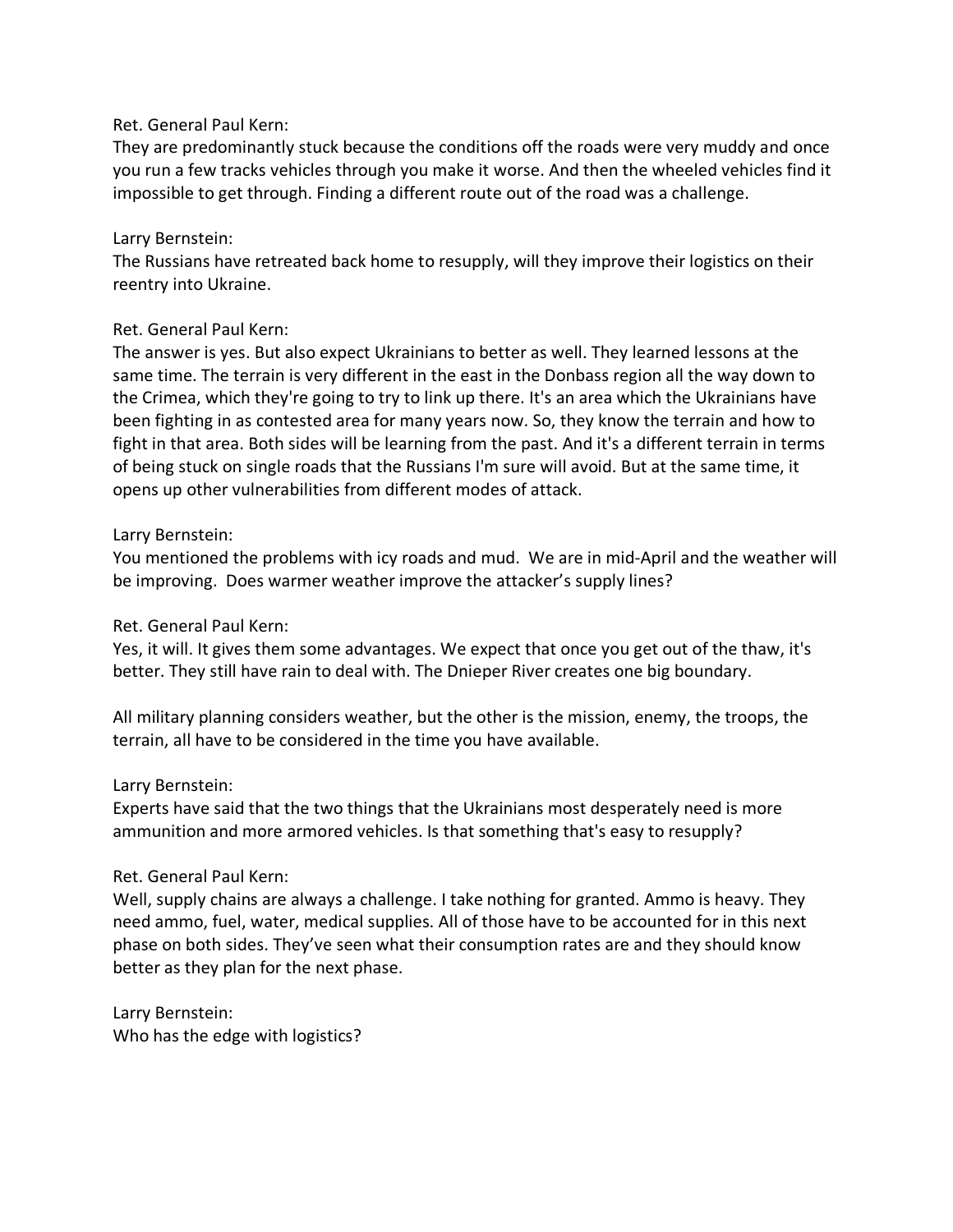Russia has a long supply line which has not been attacked behind it. And that supply line remains intact, whereas Ukraine has been under constant attack for some years now. So, their supply lines have been broken up and they knew how to fight through it, but it's still under attack, while Russia supply line has not.

## Larry Bernstein:

Can NATO help Ukraine with logistics planning and execution?

## Ret. General Paul Kern:

They've been studying Russian tactics and vulnerabilities for some time now. NATO has been giving them insights into what the Russians are planning to do. And they have an opportunity to be forewarned and not be surprised and that gives them an advantage as well.

## Larry Bernstein:

Russia has been unable to achieve air superiority? How important is air superiority for resupply and logistics?

## Ret. General Paul Kern:

Well, in modern warfare you look at it from a combined operations, air, land and sea. On land, you use indirect fliers, missile fires, all the capabilities and you provide your air defenses. It's an integration of all of these capabilities that gives you the real advantage. Russia has not been able to do that. In previous, earlier battles inside Ukraine, prior to 2014, they were pretty good at it. They seem to have failed to learn their own lessons.

Larry Bernstein: Are both sides using drones?

Ret. General Paul Kern:

Russians have significant amounts of drones and have used them very effectively.

And Ukraine has, with support from NATO countries, been able to use drones effectively. And we're giving them new capabilities, we'll call them the suicide drones, that can loiter and attack their columns.

## Larry Bernstein:

It has been 20 years since the Iraq War, how has technology changed the nature of war since then?

## Ret. General Paul Kern:

Armor today is much more capable. The vulnerability as you've noted, has been the top attack, and that's been one of the real keys to both the Javelin and the NLAW that the UK has provided to use top attack, which is the weak point against armored vehicles.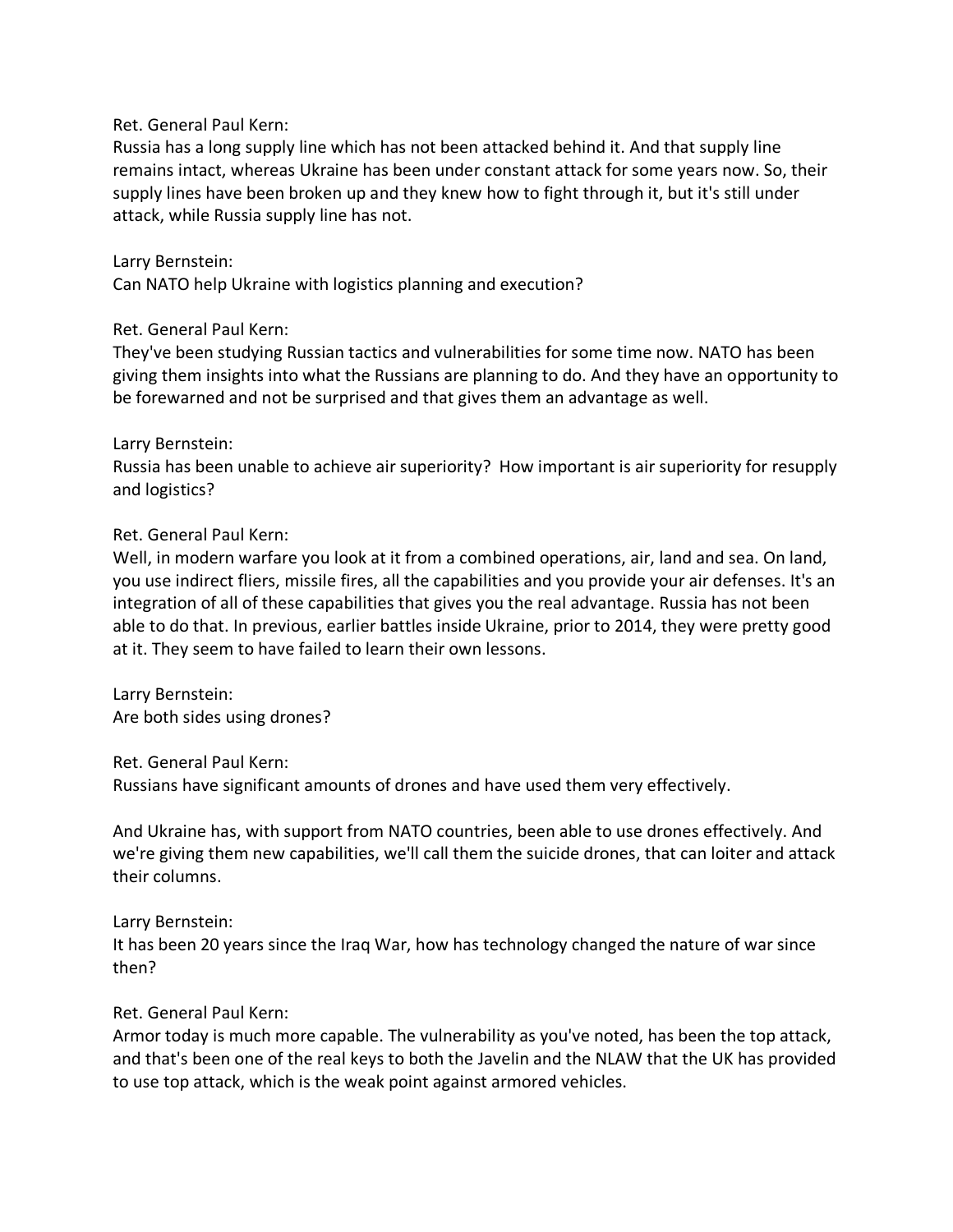We have significant air defenses. Very clever radars that we can track and move our weapons to follow. But they also can be jammed. And so electronic warfare is a modern part of the battle as well. It's always been there, but it's significant in today's battles. Russia has been modern communications. And we use very different communications. Satellite observance, satellite both for reconnaissance and for communications has been around for a while but is a big player in today's wars.

## Larry Bernstein:

NATO is considering giving advanced equipment to the Ukrainian army that is untrained in using them. Can the Ukrainians be properly trained to use these weapons?

## Ret. General Paul Kern:

Well, one of the things you've seen is, there's a transfer of the S300, which is a former Soviet air defense system to Ukraine. We're giving Ukrainians systems that they know how to employ.

We're trying to not give them something that they've never seen before, but we also have brought training for things like the Javelin and the NLAW to them.

Larry Bernstein:

How do you see this war playing out in the next few months?

## Ret. General Paul Kern:

It's gonna be ugly. It's gonna be lessons learned on both parts. It's going to be a continuation of the civilians caught in the war fighting. We've always concerned about the use of chemical, biological or nuclear weapons. That escalation would be a major turning point which would really put us on the edge of a major long-term war. I don't think Russia is going to be able to just walk in and defeat Ukraine very rapidly.

### Larry Bernstein:

We've heard estimates of 7000 Russian soldiers killed and 30,000 wounded or 15% of the active soldiers. How does this affect their fighting force? Anthony King says a unit with over 30% casualties is incapable of offensive actions.

## Ret. General Paul Kern:

Logistics has to account for casualties by providing medical resources and evacuation of personnel. And then you have to reconstitute units which are below the 30% reduction. The logistics plan is how do you reconstitute and evacuate casualties and equipment, rebuild and get it back into the fight.

### Larry Bernstein:

Ukrainians have untrained volunteers. How can volunteers help?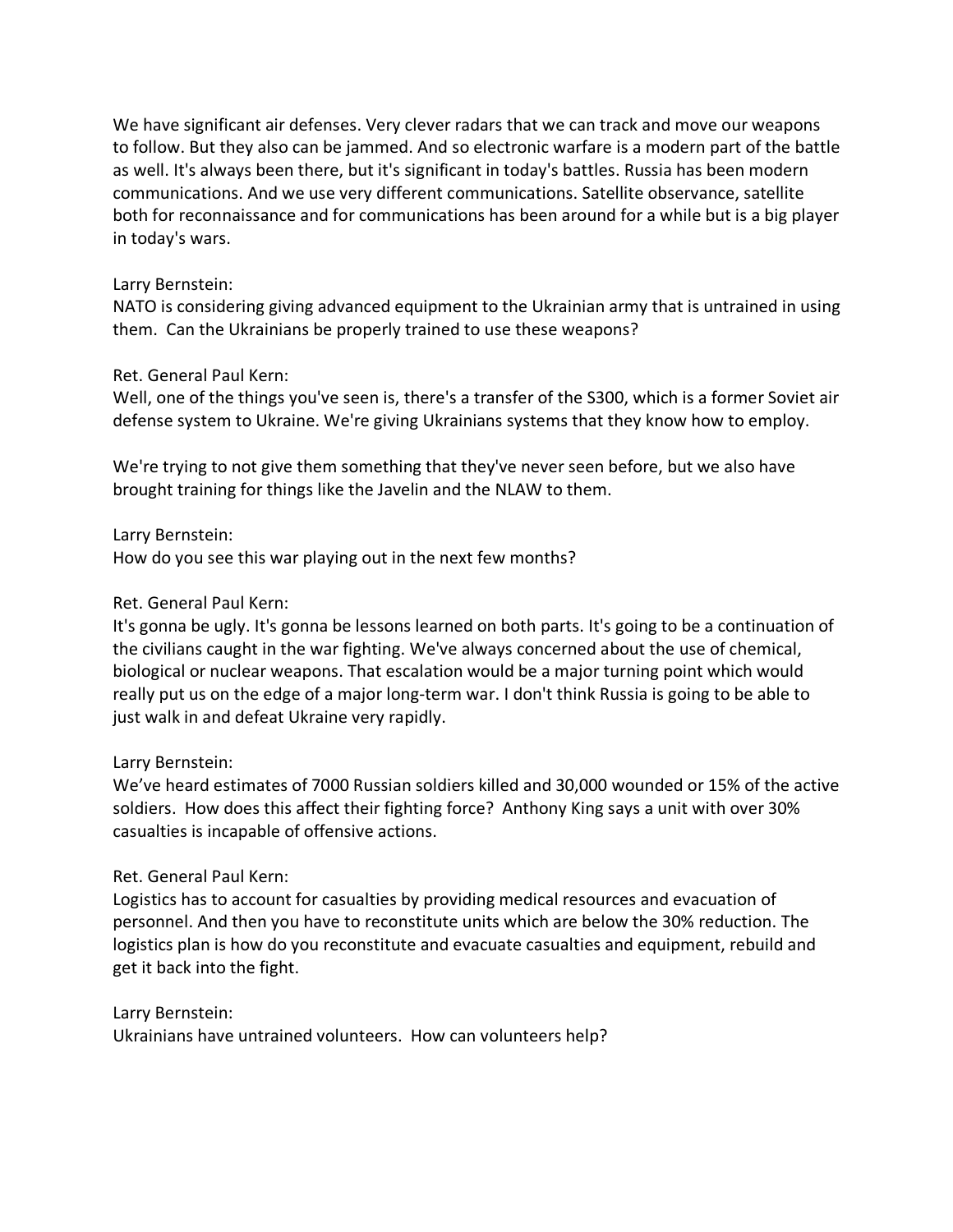It is difficult to get people to be fully trained in a short period of time, but they can become effective. We've seen during World War One, World War Two, training can be done in a very quick, rudimentary way. When you have to prepare people for casualties, it's hard to train for that. And that's why we make our training very stressful. You want to induce those stresses in people before without hurting them. But the mental stress has a way of replicating some of those experiences.

## Larry Bernstein:

What about using untrained volunteers to assist with logistics and away from the battlefield?

## Ret. General Paul Kern:

Absolutely. If you go back and look at World War Two that's what we did. We took people who had the capability in their commercial jobs and that's the jobs we aligned them with in the military. Not 100%, but that's what our goals were, to, to do that. So, you take advantage of that.

## Larry Bernstein:

I end each episode on a note of optimism. What are you optimistic about?

## Ret. General Paul Kern:

I'm optimistic about Ukrainians. They have shown a will to fight, they've shown a capacity to fight a superior technically and by numbers force, and win. I'm just absolutely positive that we'll see that to continue, and I expect Russia to continue to suffer because of it.

## Larry Bernstein:

Thanks Paul. Let's move to our final speaker, Angela Stent, professor emerita at Georgetown, and author of the book *Putin's World: Russia against the West and with the Rest*. Go ahead Angela.

## Angela Stent:

I have four questions and answers about Putin. Question one, why did Putin invade Ukraine now? He believed that Zelenskyy was moving against Russian interests *and* was mad that Zelensky hadn't been willing to make peace on Putin's terms.

Secondly, he thought the US was weak. He looked at the disastrous exit from Afghanistan, our polarized politics and thought that the US was too distracted. Thirdly, he thought the Europeans were too distracted. The Germans were going through a new coalition, the French were in the lead up to the election, Britain was pre-occupied with Brexit. He did not believe that the Western alliance would impose really tough sanctions on him that there would be no unity on that.

His invasion was based on a number of serious miscalculations. Number one, the Russian army isn't as strong as he thought it was. Secondly, the Ukrainians fought back instead of collapsing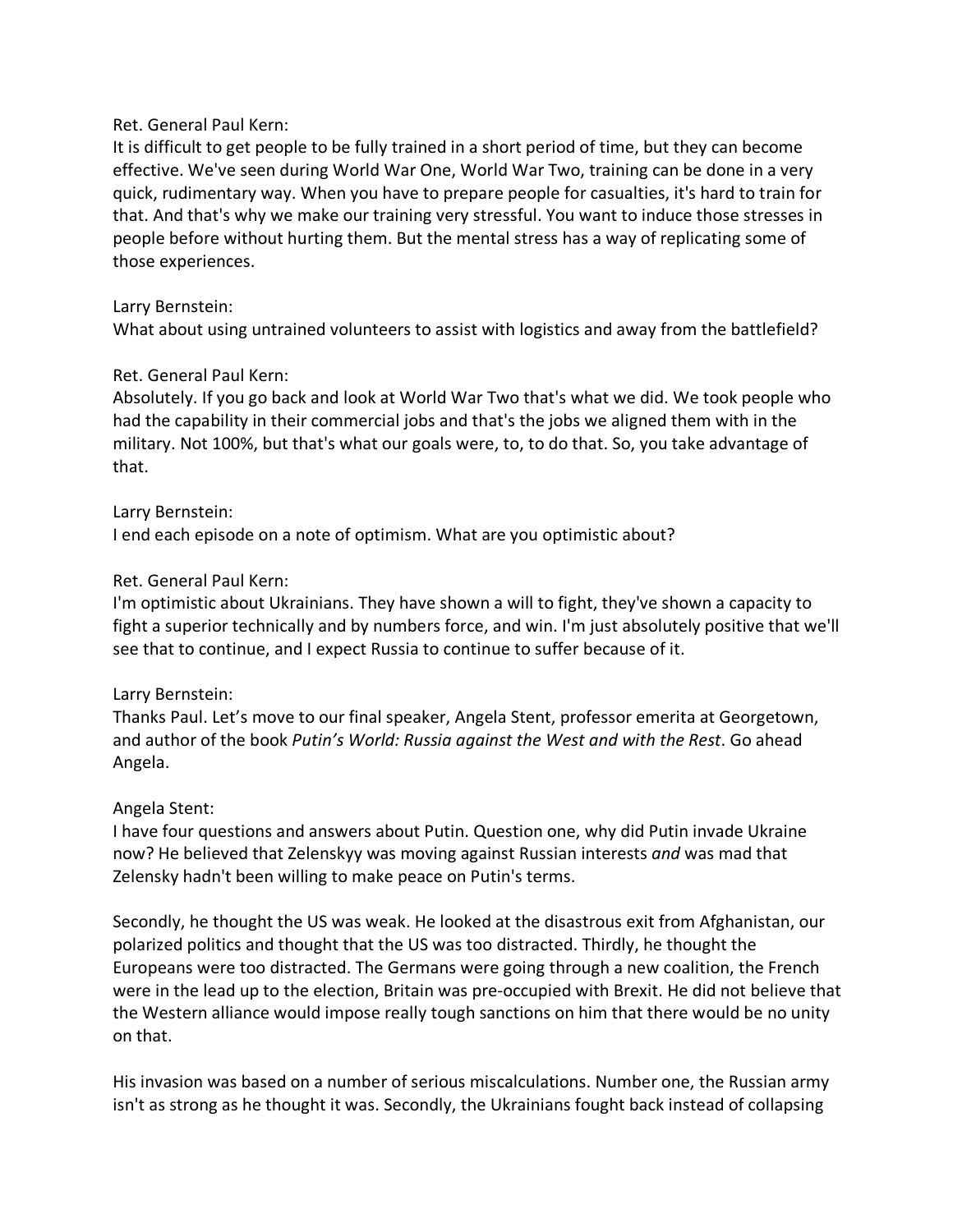in 72 hours. They're well trained and are fighting for a cause, whereas Russian teenage recruits don't even know why they're there.

Another miscalculation was Transatlantic unity. The Europeans stepped up to the plate. They joined the United States in presenting a united front against Russia. And the Japanese, South Koreans, and other Asian countries did as well. And they imposed very tough sanctions on Russia.

Where are we now? The Russians were unable to take Kiev, which they thought they were gonna take in 72 hours. They've now retreated and focusing on the Southeastern Donbas region.

They've completely decimated Mariupol, the port city where allegedly they used some chemical weapons. And they have managed to cut off Odessa from the rest of Ukraine. The Ukrainians cannot export their grain, not because of sanctions, but because the Russians have cut them off.

Putin would like to announce on the ninth of May, Victory Day, that he has had a major success in Ukraine and that they've taken back the Donbas. Let's see whether he is able to do that. We have a united West. Yes, the US, Europe, and our Asian allies are together on imposing sanctions, but the rest of the world is not; it's not only China. India has refused to condemn Russia *or* to join sanctions.

Other major countries: South Africa, the Middle East, Latin America, Mexico, Brazil, countries in Southeast Asia, in Africa, none of them are willing to condemn Russia. And those countries, if you look at the UN votes, represent more than half of world's population. The best outcome would be a negotiated settlement, however, I do not believe the Russians are interested in a negotiated settlement, but if they were, the Ukrainians have said that they would give up trying to join NATO, but they would want security guarantees from the West. They've said that they're willing to discuss the status of Crimea and of the Donbas with Russia. But the condition for making these concessions is for Russia to withdraw at least those troops that invaded on the 24th of February. We have had no sign from the Russians of any concessions that they would make.

If there isn't a negotiated settlement, this war can continue for a long time. It can be a low level war of attrition. It could also escalate, we've had signs of a possible use of a chemical agent. Putin has also threatened to use nuclear weapons. They're not off the table.

Once the US and NATO will have permanent troops on the Eastern front-line states. Putin's also achieved what he (laughs) always wanted to prevent, Finland and Sweden are now apparently poised to join NATO, something that they refused to do for the past 70 years.

Larry Bernstein: Why is China supporting Russia in this war?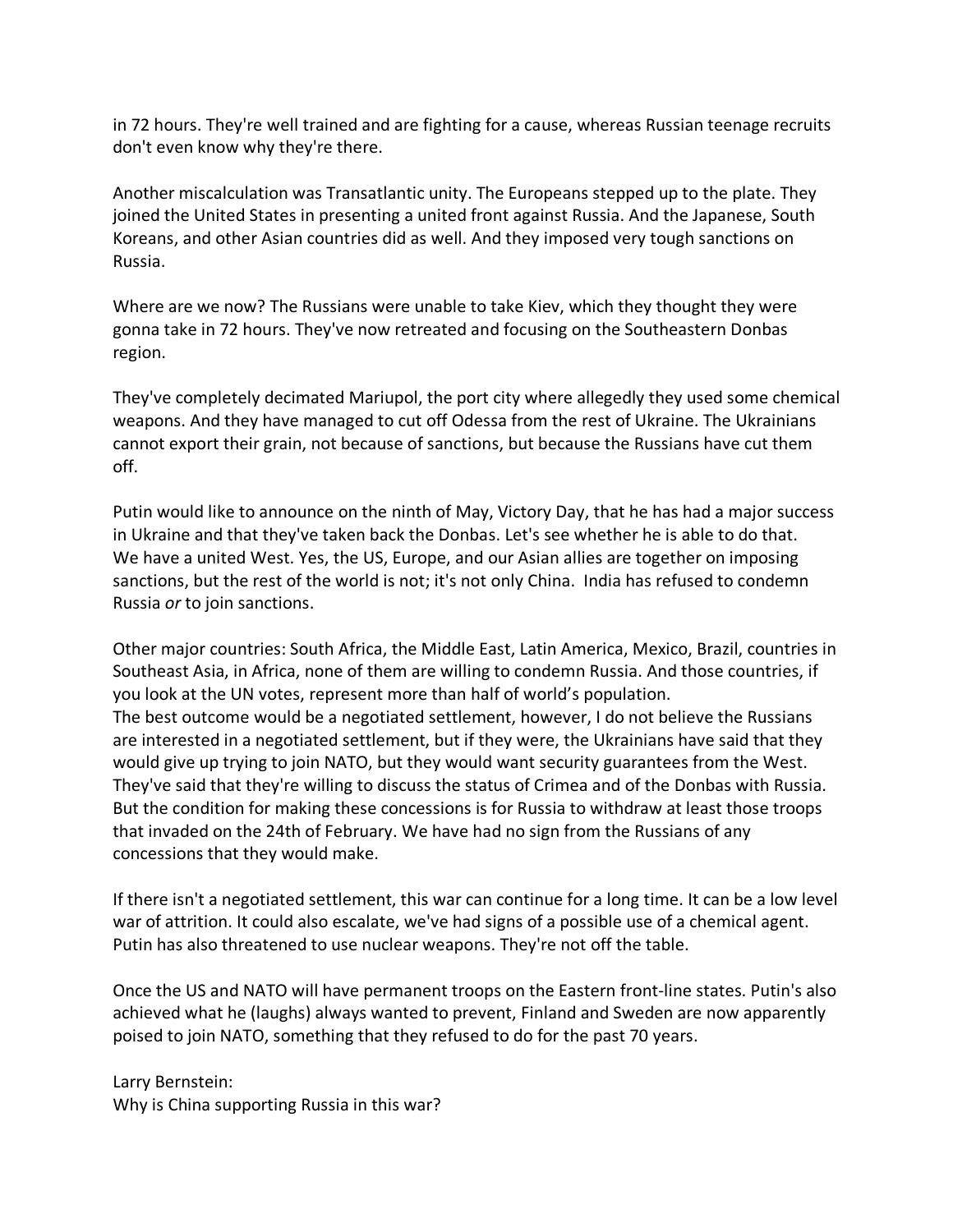### Angela Stent:

The Chinese have very significant economic interests in their relationship with the West, with Europe and the US, and not with Russia. They won't join in condemnation. They still *want* an authoritarian Russia as their partner pushing back against US and Western hegemony.

## Larry Bernstein:

I am confused by India's neutrality. India lately has joined Team USA, what happened?

## Angela Stent:

India *has* their own concerns about China and Chinese-Pakistani relations, and so they see Russia as an important balancer against China. They have a tradition during the Cold War of being neutral and a lot of suspicion of the United States.

In large parts of the rest of the world, a lot of this is determined not because or Russia's great, it's their resentment against the United States and hypocrisy. They will point to Vietnam, Iraq, Afghanistan, et cetera.

## Larry Bernstein:

Do you think Israel's more neutral policy relates to the large Russian Jewish population in Israel, the risk that Israel may need to evacuate the Ukrainian Jewish population, and its desire to work with Russia in Syria and Iran?

### Angela Stent:

Israel did vote to oust Russia from the United Nations Human Rights Council, and it has condemned Russia but it's not joining the sanctions. Their major concern is Iranian activities in Syria, and without cooperation from Russia, they can't fight back against Hezbollah.

The domestic population is extremely complicated. Natan Sharansky, the famous Soviet dissident, has condemned his government for not doing more, because he's always been very anti-Putin. Avidgor Liberman, who comes from Moldova has had a very cozy relationship with Putin and he won't criticize Russia.

There's three million former Soviet Jews that live in Israel, there's no unanimity on this. And then, there are the business ties. These wealthy Russian Jewish oligarchs have ties with Israel *and* with the Putin regime as well.

Memories of the way that Ukrainians treated Jews in the past isn't very good. As the Israelis say, Russia's like a neighbor. It has enabled Israel to carry out all kinds of strikes against Hezbollah and Iranian-backed forces in Syria that are threatening to Israel.

Larry Bernstein: What about the developing world?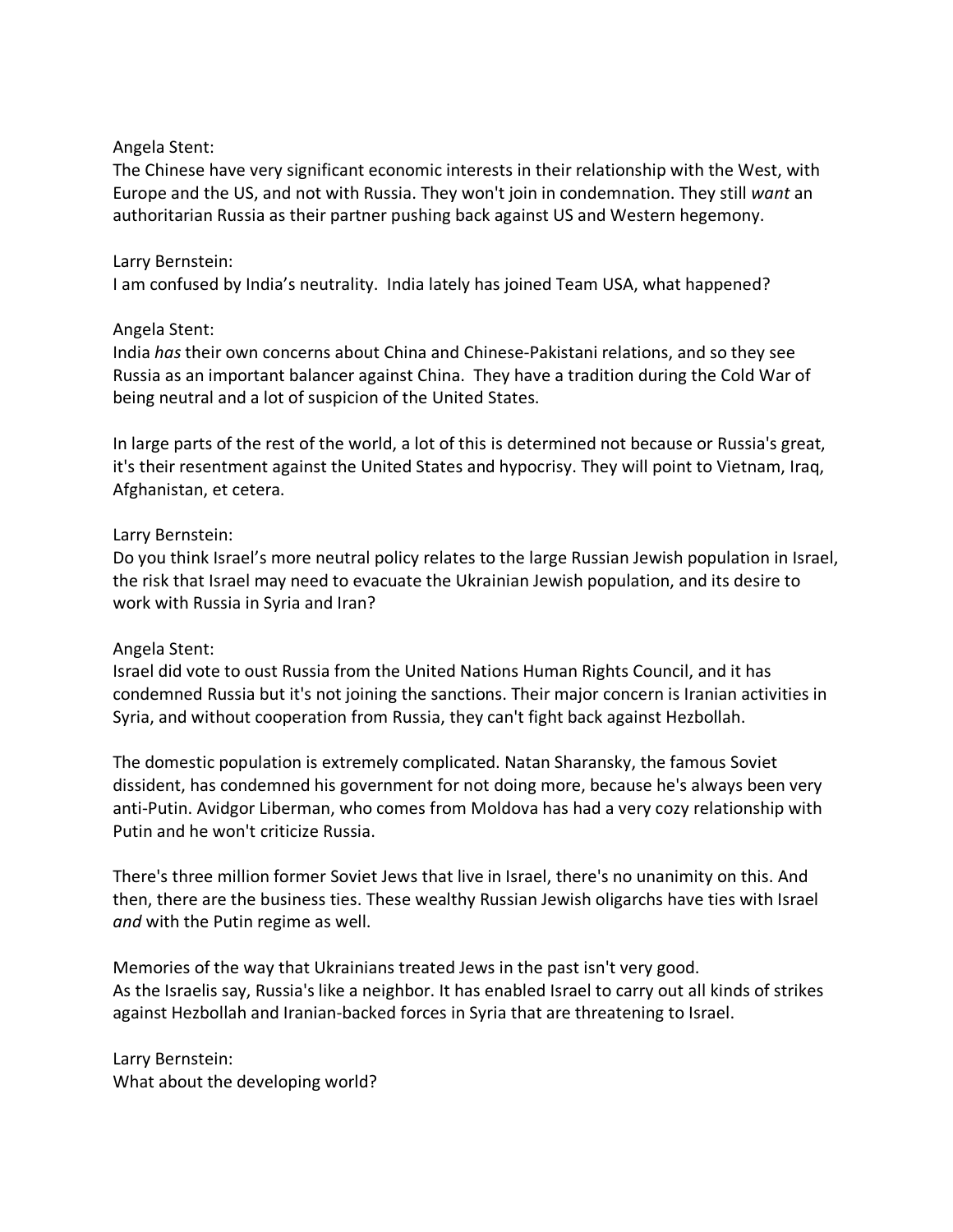Angela Stent:

None of the BRICS countries have condemned Russia: Brazil, Russia, India, China, and South Africa.

Mexico. Do you know that after the war broke out, the Mexican parliament formed a Russia-Mexico friendship caucus?

Brazil: Bolsonaro feels that they've been neglected by the Biden Administration. The attitude towards the United States is clearly not what it used to be.

Larry Bernstein:

Why did Western analysts and their political leaders underestimate the risk of war in Ukraine?

### Angela Stent:

Most Western analysts, and I would include myself, looked at Putin's previous behavior. The grievances he's had against Ukraine, against the West, they've been on display since 2007 when he made his infamous speech at the Munich Security Conference. And he's always said Ukraine *is* not a real country.

In 2008, Russia went to war with Georgia, but they didn't go to Tbilisi, they didn't take out President Zourabichvili, whom they loathed.

In 2014, they took Crimea in a bloodless coup, and then they started the war in the Donbas region, but it was limited. Most people thought that what Putin was going to do was to take more of the Donbas, what the Russians are trying to do now.

Most of us realize that Putin is now a much greater risk taker than he was eight years ago and doesn't have *a* pragmatic sense of where to stop.

Larry Bernstein:

Putin made a speech at the outset of the war in Ukraine. What do you make of Putin's justification of the invasion?

Angela Stent: *Putin's* seized on this Nazi trope because that dehumanizes the Ukrainians.

It's just like World War II, we're gonna get rid of those Nazis.

The other part of his speech was it's the United States and NATO that's backing these Nazis, and it's using Nazi Ukraine as a platform to either invade Russia *or* to threaten it. And the foreign minister, Lavrov, said, "This isn't really a war about Ukraine, we're at war with the West, with the United States." Which is the way that they see it.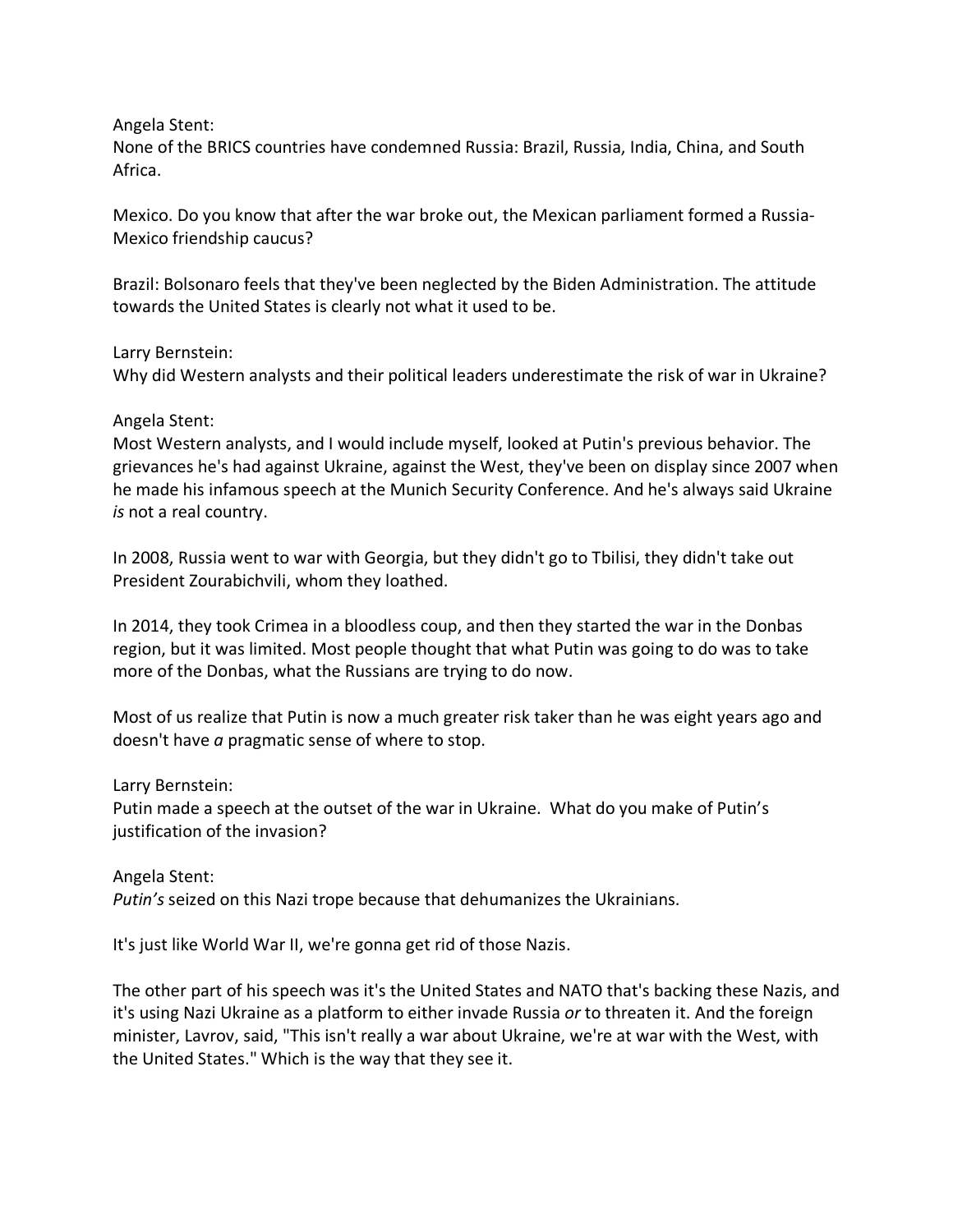Larry Bernstein: Why is Putin's popularity increasing during the war?

### Angela Stent:

*For* most Russians, it's becoming increasingly difficult to have access to other sources of information, they're seeing state-run TV 24/7. We're fighting the Nazis, we're winning. The massacre in Bucha, it's done by the Ukrainians themselves or fake actors.

Russia is only targeting military targets and everything else is fake.

A lot of the recruits come from rural parts of Russia, and they're particularly badly informed.

Larry Bernstein:

You have explained how the war in Ukraine is in Russia's interest, but why does it make sense for Putin personally?

## Angela Stent:

*Putin's* done pretty well out of the collapse of the Soviet Union (laughing), if you look at how much wealth he and his comrades have accumulated.

He would show up to world meetings, and he's an impressive, strong man. He rebuilt the Russian economy, he seemed to create stability there. And everyone thought he's an autocrat *that* we can do business with.

Larry Bernstein: How did Putin miscalculate the extent of the sanctions?

## Angela Stent:

He thought that the sanctions that would be imposed on Russia would be similar to those in 2014. There'd be sanctions on banks *and* on individuals. But he did not believe that the Europeans would agree to these full frontal financial sanctions. The export controls are affecting their ability to get spare parts, to fly their planes, for their entire industrial base. He was an intent on this invasion and he thinks that Russia can weather these sanctions, but it's gonna be hard to see in the longer run how they do.

### Larry Bernstein:

Do you agree with John Mearsheimer that it was US actions to expand NATO and encourage Ukraine to join the EU that set off the war?

### Angela Stent:

I don't give very much credence to it. NATO expansion is not what has caused this. The West is not responsible for this.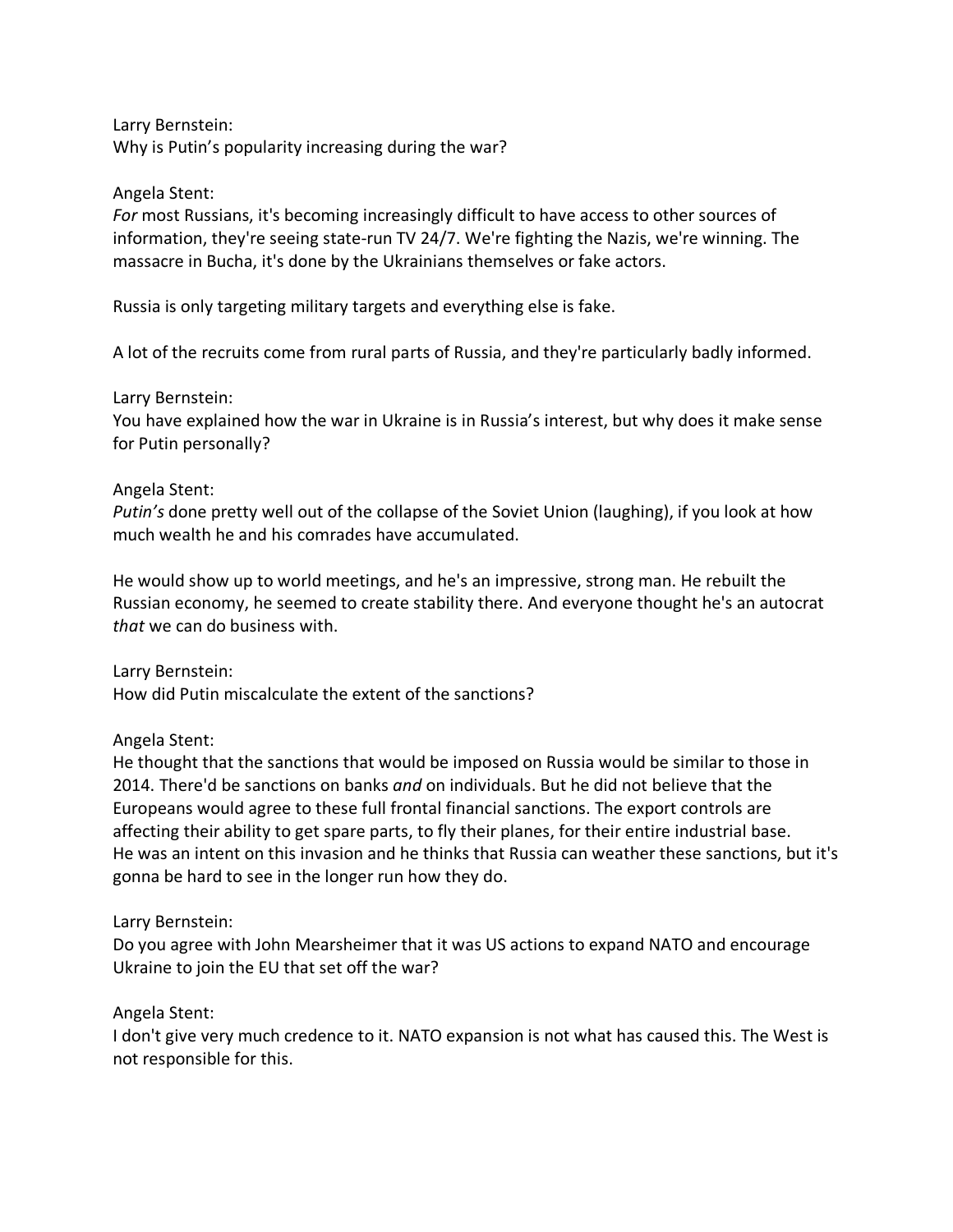Putin's desire to get back these lands has existed from the time that the Soviet Union collapsed and he lost his job as a KGB case officer. Before 2014, a majority of Ukrainians did not want to join NATO. Ukraine had neutrality in its constitution.

In the last year since the annexation of Crimea the Ukrainians changed their mind on this. Where I would fault the West is in 2008, when there was a NATO summit and the Bush administration did push a membership action plan for Ukraine, and the Germans and French were adamantly against it. They had a compromised communique which said Ukraine and Georgia will join NATO. Ukraine was not on any track for NATO membership that communique was a mistake because it's provided something for the Russians to seize on.

#### Larry Bernstein:

On May 9th, Putin will celebrate Victory Day for the war in Ukraine. What will Putin say he won?

### Angela Stent:

Maybe by May 9th, they can say, "We took Mariupol, more of the Donbas," and cut off Ukraine from the Black Sea. "We've won." He can't go back and say, "We denazified the country," because Zelenskyy's still in power, and denazification was a code word for a regime change, Kiev. But he could present a territorial gain.

Larry Bernstein: What insight do you have on the Ukrainian refugee crisis?

Angela Stent:

Putin thought that creating refugees would destabilize Europe *like* the Syrian refugees.

If you have large numbers of Ukrainian refugees living in different parts of Europe and integrating into Europe, you could get a European body politic that becomes even harder in its views of Russia.

Larry Bernstein: What happens next with China and the Ukraine war?

### Angela Stent:

The Chinese have continued to back Russia. They repeat all of the Russian tropes, including what happened at Bucha was either done by the Ukrainians or actors.

China used to say, "We don't believe in solving things through violence and military means," and they're not saying that very much anymore.

Major Chinese banks are complying with the sanctions. We'll have to see how much the Chinese help the Russians evade sanctions going forward. For Xi Jinping, the relationship with Vladimir Putin is very important. He's a fellow authoritarian leader who's increasingly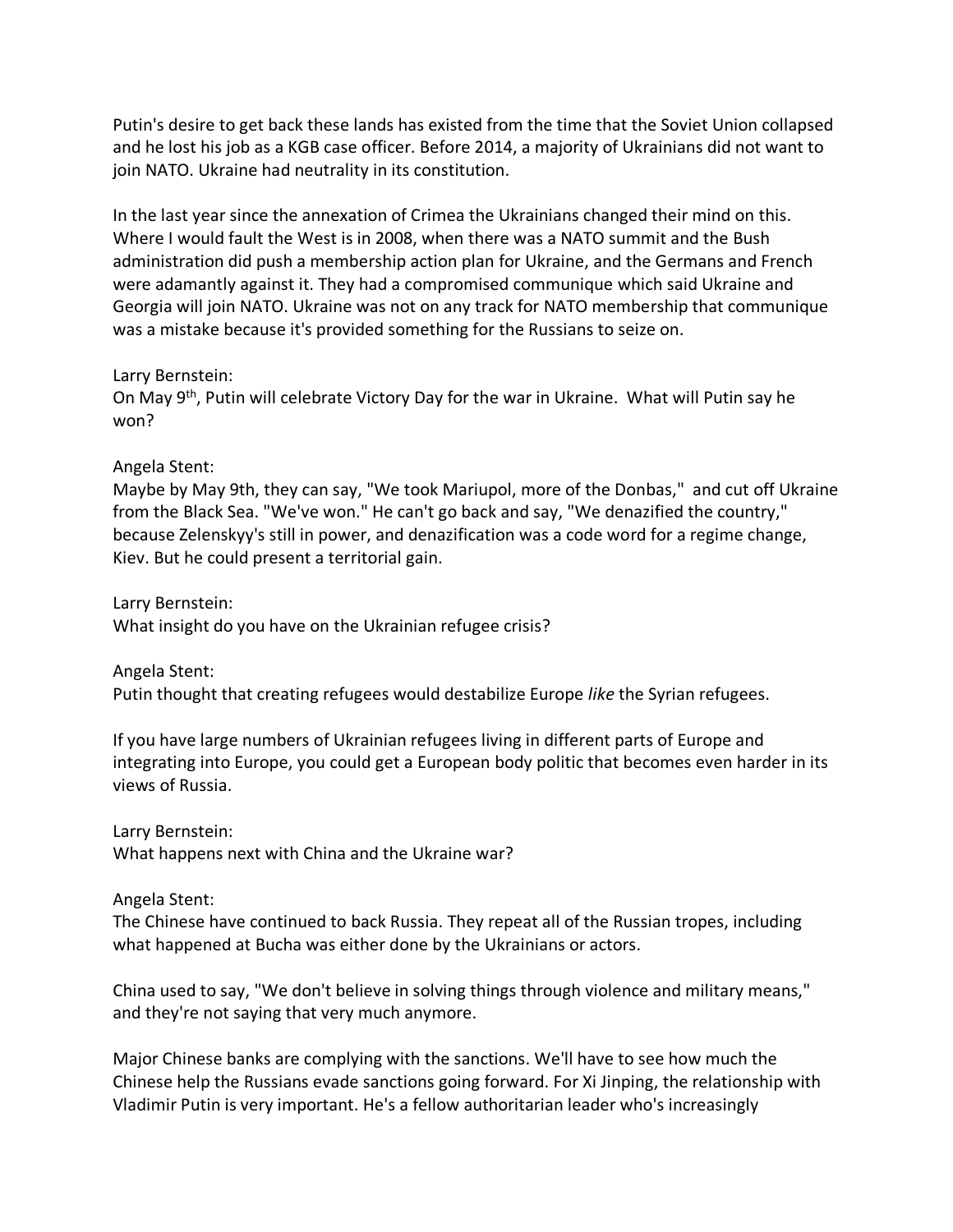dependent on China. If China really wants to push against an American dominated world order, he needs Putin.

The February the 4th declaration that was signed between Putin and Xi Jinping in Beijing said it's a partnership that knows no limits, it's better than an alliance.

Larry Bernstein What are you optimistic about?

Angela Stent:

I'm optimistic, about the way that Europe and Asian allies have responded to this. We hope that as the sanctions continue to affect you that we can keep that unity.

Larry Bernstein: Putin will demand an end to sanctions as part of any settlement. What happens next?

Angela Stent:

Well, he's only going to get sanctions lifted if the Russians do what they promised to do. It's incredibly difficult to lift US sanctions, particularly if the US Congress has anything to do with it.

Larry Bernstein:

Since you predict that neither side wants to negotiate, do you see a long war?

Angela Stent:

Yes. It's going to going to continue for a long time or at least as long as Putin's in the Kremlin. We don't know how long he'll be President.

Larry Bernstein:

Thanks to Anthony, Paul and Angela for joining us today.

That ends today's session. I want to make a plug for next week's show.

Our first speaker will be Tom Sancton who is an author and research professor at Tulane has a new book entitled The Last Baron: The Paris Kidnapping that Brought Down an Empire. The book is amazing, fast paced and a joy to read. It is a fascinating true story about the kidnapping of one of France's leading industrialists.

Our second speaker is Mitchell Schwarzer who is a Professor of Architectural and Urban History at California College of the Arts and the author of Hella Town: Oakland's History of Development and Disruption. I am very interested in urban economics and how new cities develop and grow.